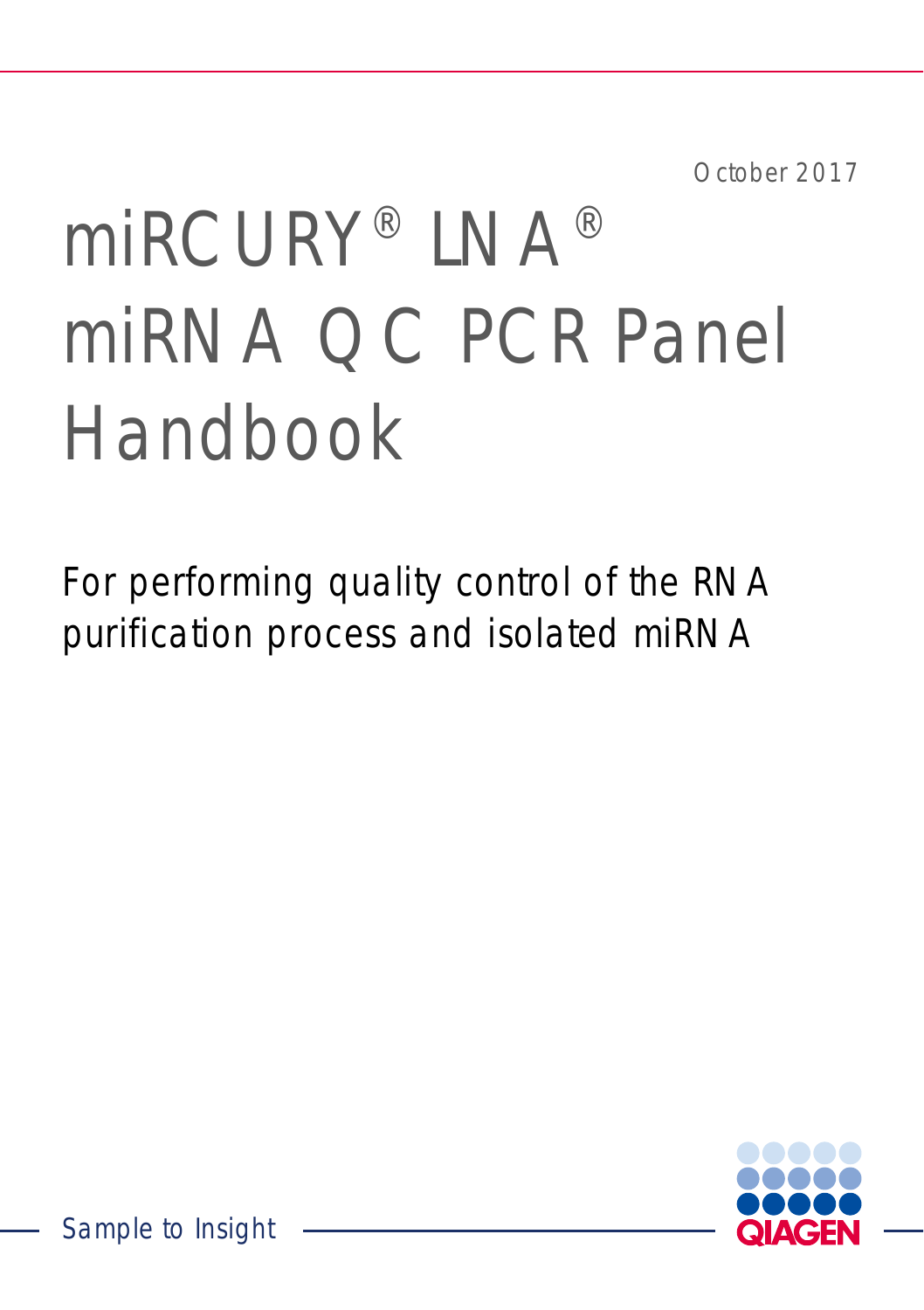### Contents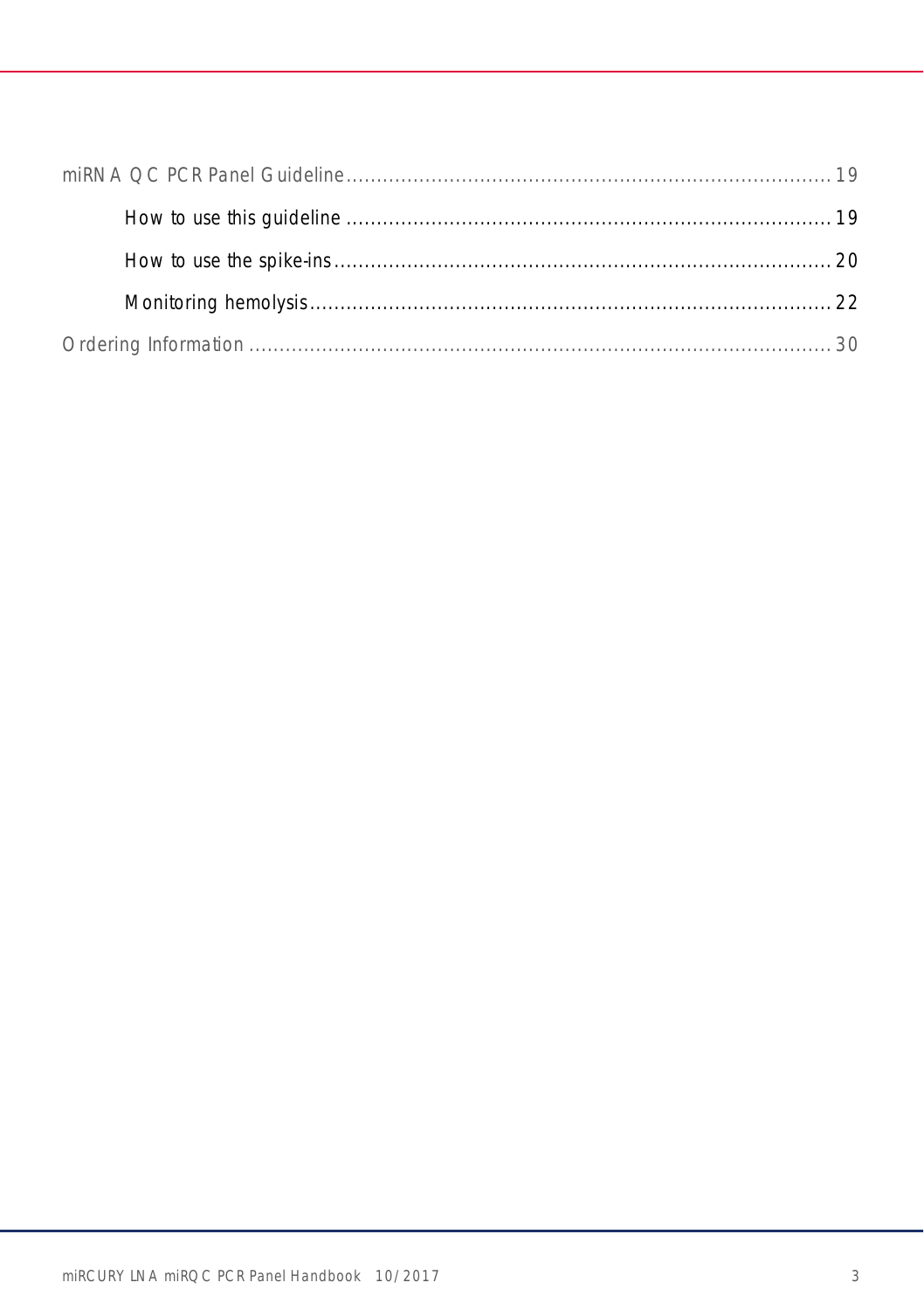### <span id="page-3-0"></span>Kit Contents

The miRCURY LNA miRNA QC PCR Panel (cat. no. 339331) consists of either 96-well or 384-well PCR plates containing dried-down LNA PCR assays for one 10 µl real-time PCR reaction per well. The 96-well format contains assays for analyzing 8 samples, and the 384 well format contains assays for analyzing 32 samples.

The miRCURY LNA miRNA QC PCR Panel is available in six different plate formats:

|   | Plate format Product number | Suitable real-time cyclers                                                                                                                                                                                                                                                                    |
|---|-----------------------------|-----------------------------------------------------------------------------------------------------------------------------------------------------------------------------------------------------------------------------------------------------------------------------------------------|
| Α | YAHS-999YA-2                | Applied Biosystems® models 5700, 7000, 7300, 7500, 7700, 7900HT,<br>ViiA 7 (96-well block); Bio-Rad® models iCycler®, iQ5, MyiQ, MyiQ2;<br>Bio-Rad/MJ Research Chromo4; Eppendorf® MasterCycler® ep realplex<br>models 2, 2s, 4, 4s; Stratagene® models Mx3005P®, Mx3000P®; Takara:<br>TP-800 |
|   | YAHS-999YC-2                | Applied Biosystems models 7500 (Fast block), 7900HT (Fast block),<br>StepOnePlus, ViiA 7 (Fast block)                                                                                                                                                                                         |
| D | YAHS-999YD-2                | Bio-Rad CFX96; Bio-Rad/MJ Research models DNA Engine Opticon®,<br>DNA Engine Opticon 2; Stratagene Mx4000 <sup>®</sup>                                                                                                                                                                        |
| F | <b>YAHS-999YF-1</b>         | Applied Biosystems models 7900HT (384-well block), ViiA 7 (384-well<br>block); Bio-Rad CFX384                                                                                                                                                                                                 |
| F | YAHS-999YF-2                | Roche® LightCycler® 480 (96-well block)                                                                                                                                                                                                                                                       |
| G | YAHS-999YG-1                | Roche: LightCycler 480 (384-well block)                                                                                                                                                                                                                                                       |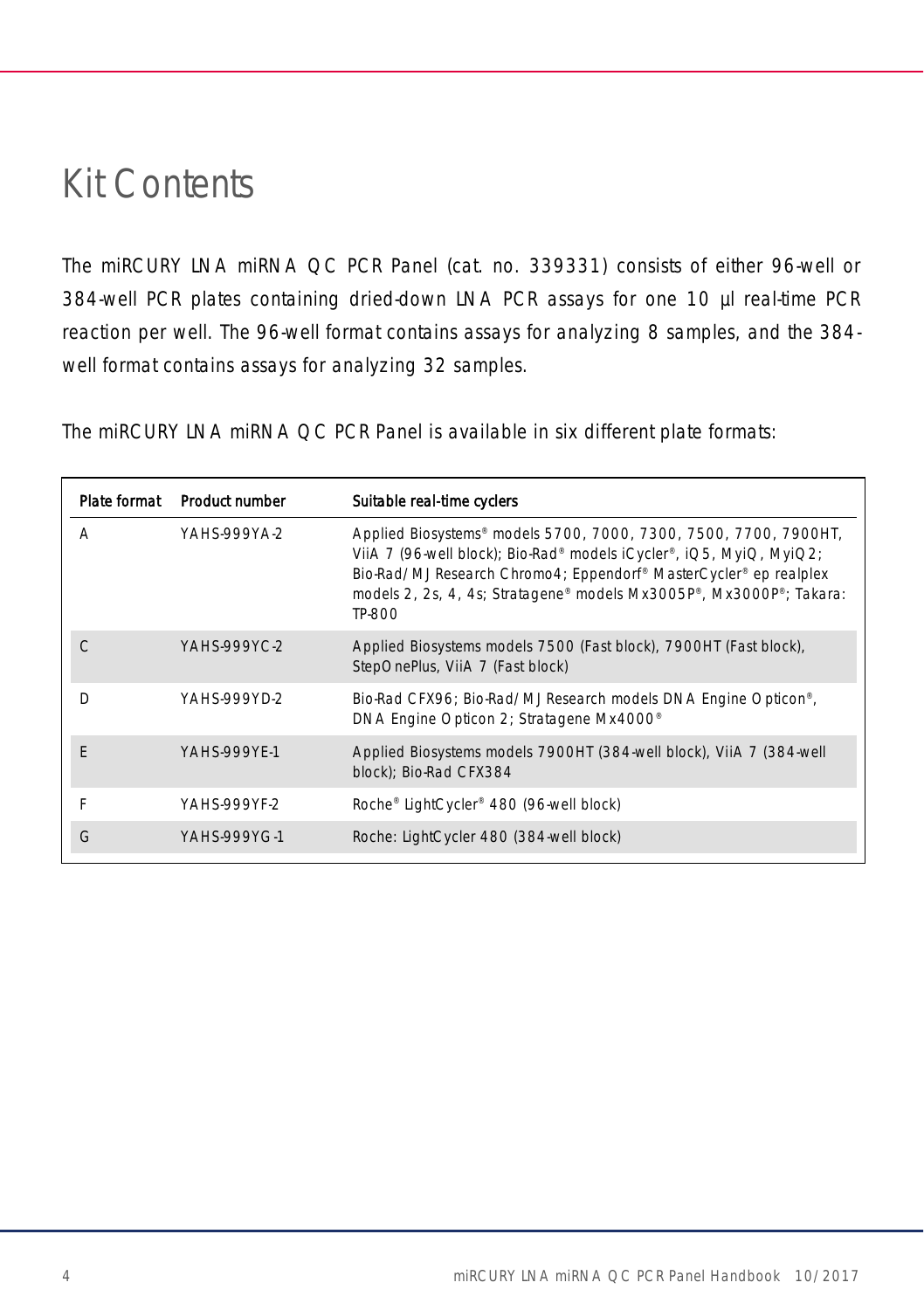### <span id="page-4-0"></span>Storage

The miRCURY LNA miRNA QC PCR Panel is shipped at room temperature with the DNA primers dried down. Upon arrival the panel(s) should be stored at  $-15$  to  $-30^{\circ}$ C. Under these conditions, all components are stable for at least 12 months.

### <span id="page-4-1"></span>Intended Use

The miRCURY LNA miRNA QC PCR Panel is intended for molecular biology applications. These products are not intended for the diagnosis, prevention or treatment of a disease.

All due care and attention should be exercised in the handling of the product. We recommend all users of QIAGEN® products to adhere to the NIH guidelines that have been developed for recombinant DNA experiments, or to other applicable guidelines.

### <span id="page-4-2"></span>Safety Information

When working with chemicals, always wear a suitable lab coat, disposable gloves and protective goggles. For more information, please consult the appropriate safety data sheets (SDSs). These are available online in convenient and compact PDF format at [www.qiagen.com/safety](http://www.qiagen.com/safety) where you can find, view and print the SDS for each QIAGEN kit and kit component.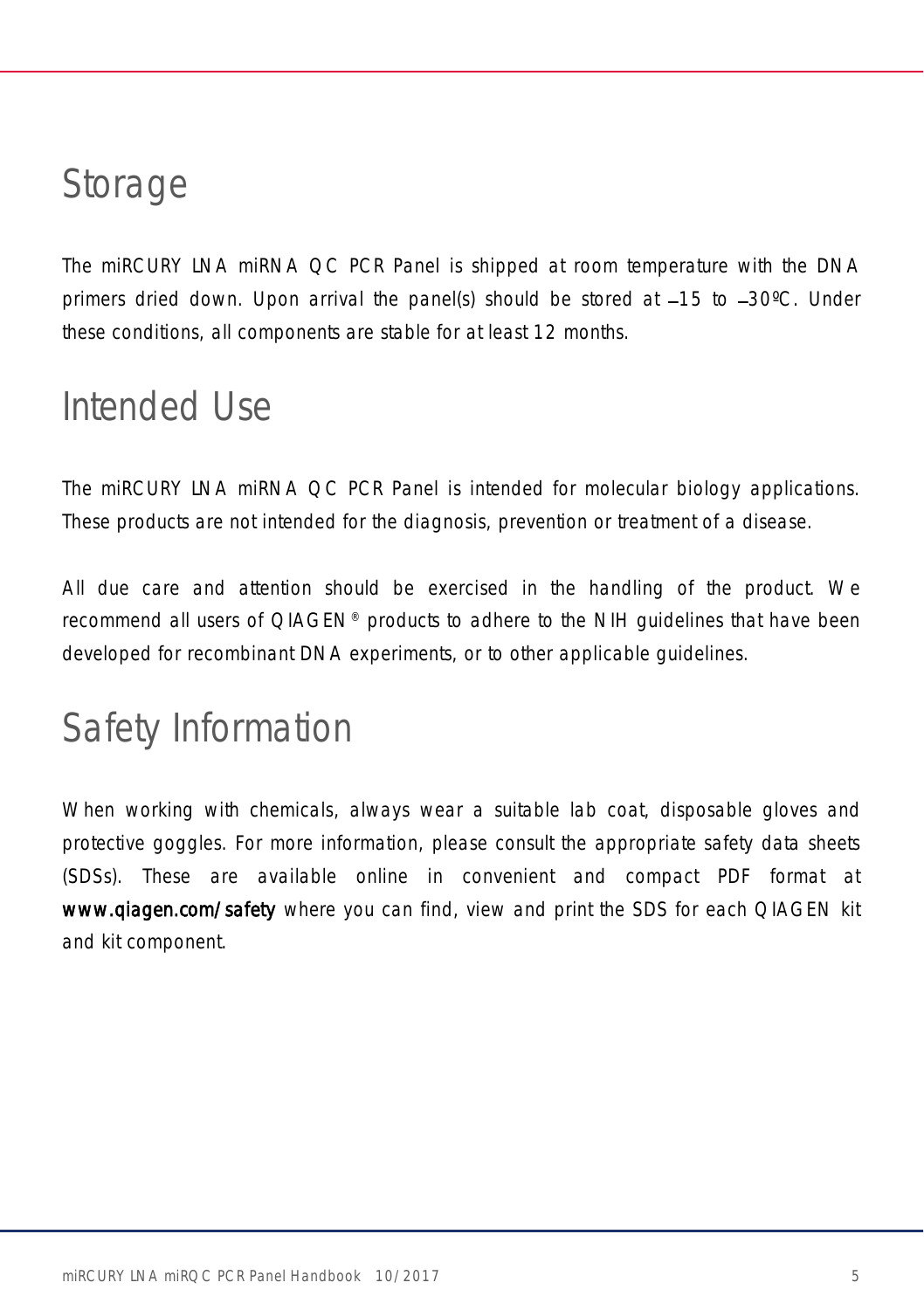### <span id="page-5-0"></span>Quality Control

In accordance with QIAGEN's ISO-certified Quality Management System, each lot of miRCURY LNA miRNA QC PCR Panel is tested against predetermined specifications to ensure consistent product quality.

### <span id="page-5-1"></span>Introduction

The miRCURY LNA miRNA QC PCR Panel lets you analyze the robustness of the RNA isolation process and quality of isolated miRNA. The panel consists of either 96-well or 384-well PCR plates containing dried-down LNA PCR assays for one 10 µl real-time PCR reaction per well. The LNA PCR assays are designed for optimal performance with the miRCURY LNA RT Kit (cat. no. 339340) and the miRCURY LNA SYBR® Green PCR Kit (cat. nos. 339345, 339346, 339347). The performance of these PCR panels will be affected if they are used in combination with other reagents.

### <span id="page-5-2"></span>Principle and workflow

First, the panel contains matching locked nucleic acid (LNA) PCR assays for detection of the RNA Spike-In Kit, for RT (cat. no. 339390), UniSp2, UniSp4 and UniSp5. The RNA Spike-In Kit, for RT provides a control for the quality of the RNA isolation in any miRNA quantitative reverse-transcription PCR (qRT-PCR) experiment. Reproducible RNA isolations can be difficult from certain types of samples. One way to check for differences in isolation yields is by adding known RNA spike-ins to the sample prior to RNA isolation. Use of RNA spike-ins may also reveal presence of nucleases. After conducting the qRT-PCR but before progressing into data analysis, wells detecting the RNA spike-ins are compared and outlier samples may be identified and considered for exclusion in the downstream processing and analysis. For detailed information see the *RNA Spike-In Kit, for RT Handbook*.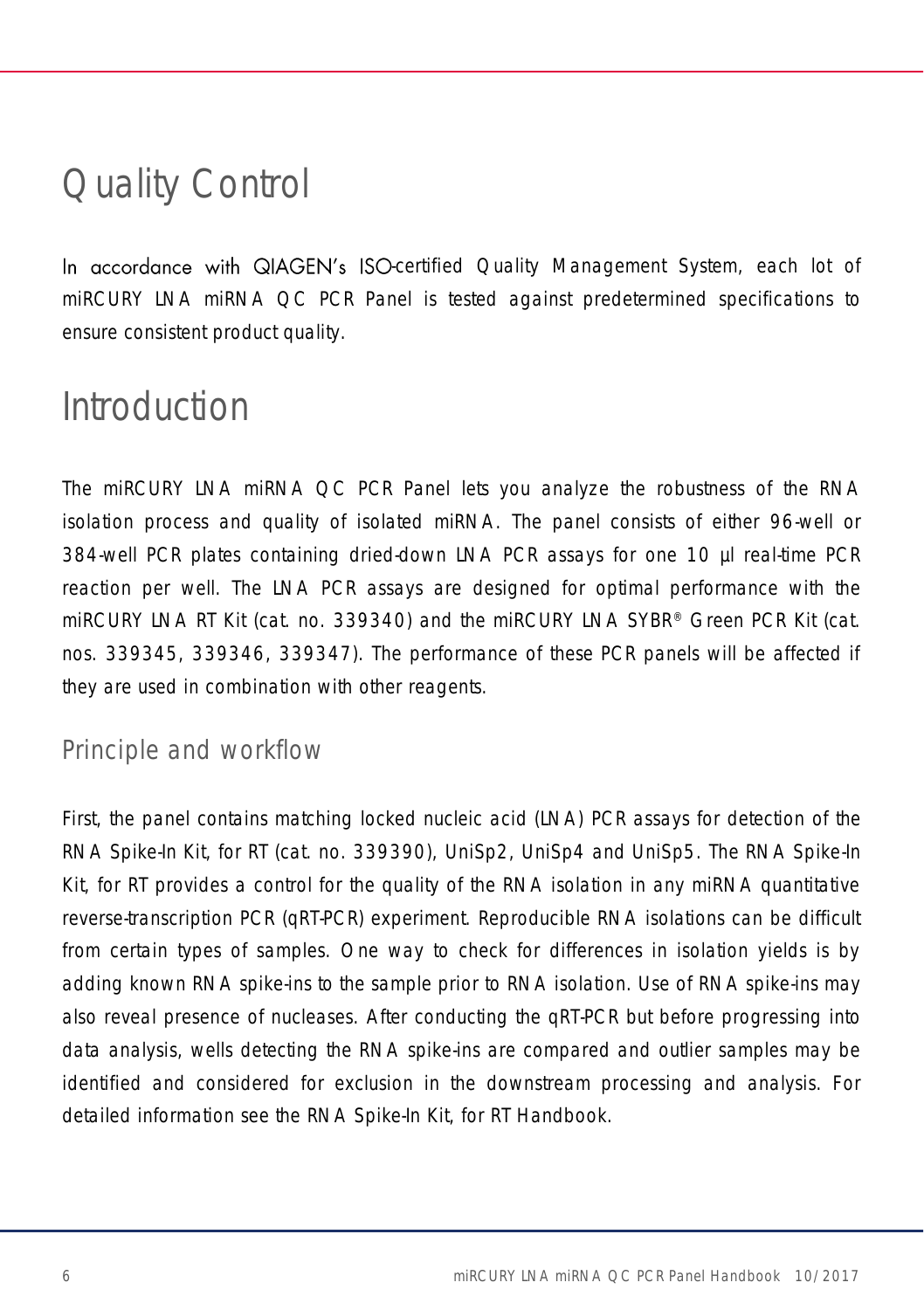The panel also contains matching LNA PCR assays for detecting the spike-ins UniSp6 and cel-miR-39-3p to monitor cDNA synthesis and UniSp3 IPC (inter-plate calibrator) to check if the qPCR was successful. Some RNA samples may contain compounds that inhibit the cDNA synthesis or the qPCR reaction, even though the RNA has been purified using the best standard procedures. This may result in efficiency differences of the reverse transcription or PCR between samples, causing variation.

In addition, the panel contains matching LNA PCR assays for detecting six miRNAs to evaluate the biological samples that are being interrogated with regards to downstream processing. These miRNAs include:

- miR-103-3p and miR-191-5p, which are well expressed in most tissues
- miR-451a and miR-23a-3p, which are found in plasma and serum and serve as a hemolysis marker and an internal control, respectively
- miR-30c-5p, which is well expressed in kidney and found in urine samples
- miR-124-3p, which is well expressed in central nervous system tissues and found in cerebrospinal fluid (CSF)

This set of assays can indicate not only if the RNA isolation was successful, but also if the biological samples are of similar quality with regards to miRNAs expected to be present in a given sample set.

The workflow involves a two-step procedure:

- First-strand cDNA synthesis using the miRCURY LNA RT Kit (cat. no. 339340) and the RNA Spike-In Kit, for RT (cat. no. 339390)
- Quantitative, real-time PCR using the miRCURY LNA miRNA QC PCR Panel (cat. no. 339331) and the miRCURY LNA SYBR Green PCR Kit (cat. nos. 339345, 339346, 339347)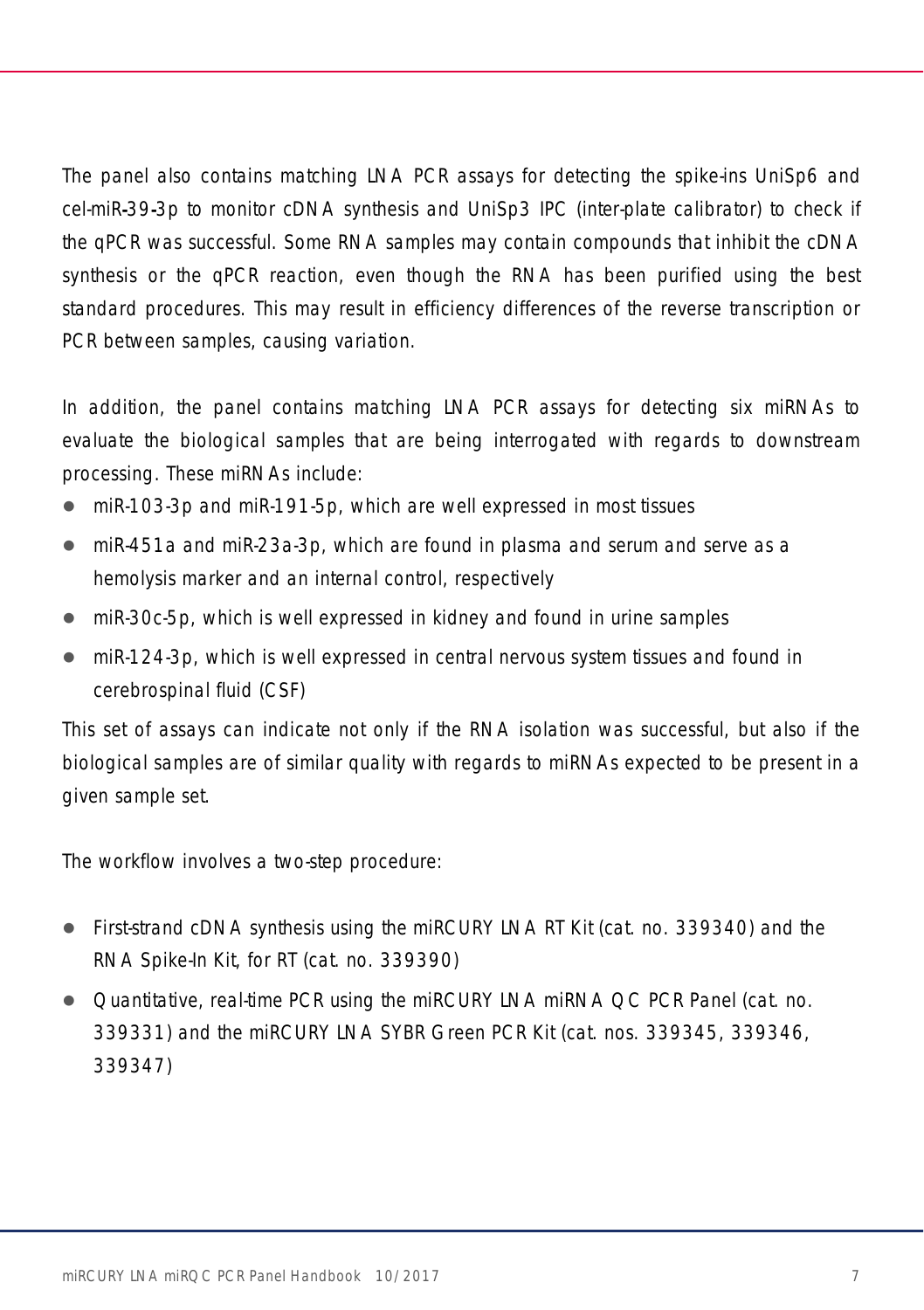### <span id="page-7-0"></span>RNA quality assessment PCR panel reagents

The miRCURY LNA miRNA QC PCR Panel contains the following LNA PCR assays for use with the miRCURY LNA miRNA PCR System.

|                                      | Assay (common name*) | Human, miRbase v20 | Mouse, miRbase v20 |
|--------------------------------------|----------------------|--------------------|--------------------|
| miRNA assay                          | miR-103              | hsa-miR-103a-3p    | mmu-miR-103-3p     |
| miRNA assay                          | miR-191              | mmu-miR-191-5p     | mmu-miR-191-5p     |
| miRNA assay                          | miR-451              | hsa-mi $R-451a$    | mmu.451            |
| miRNA assay                          | $miR-23a$            | hsa-miR-23a-3p     | mmu-miR-23a-3p     |
| RT assay                             | UniSp6, $v2*$        |                    |                    |
| Spike-in assay                       | UniSp2               |                    |                    |
| Spike-in assay                       | UniSp4               |                    |                    |
| Spike-in assay                       | UniSp5, $v2*$        |                    |                    |
| RT assay                             | cel-miR-39-3p        |                    |                    |
| Inter-plate calibrator / PCR control | UniSp3               |                    |                    |
| miRNA assay                          | miR-124              | hsa-miR-124-3p     | mmu-miR-124-3p     |
| miRNA assay                          | $miR-30c$            | hsa-miR-30c-5p     | mmu-miR-30c-5p     |
|                                      |                      |                    |                    |

Table 1. Assays included in the miRCURY LNA miRNA QC PCR Panel.

\* In the species rno, cfa and mml (rat, dog and rhesus), the common names are used for these miRNAs.

New, optimized UniSp5 and UniSp6 assays designed for V4 panels target same RNA template as previous assays.

The miRCURY LNA miRNA QC PCR Panel only comprises the LNA PCR assays. It is designed to be used together with the RNA Spike-In Kit, for RT. For instructions on how to use the Spike-In Kit, for RT with RNA isolation procedure, see the *RNA Spike-In Kit, for RT Handbook*. A full description of the miRCURY LNA miRNA PCR System can be found in the *miRCURY LNA miRNA PCR Handbook* and the *miRCURY LNA miRNA PCR Exosomes, Serum/Plasma and Other Biofluid Samples Handbook*.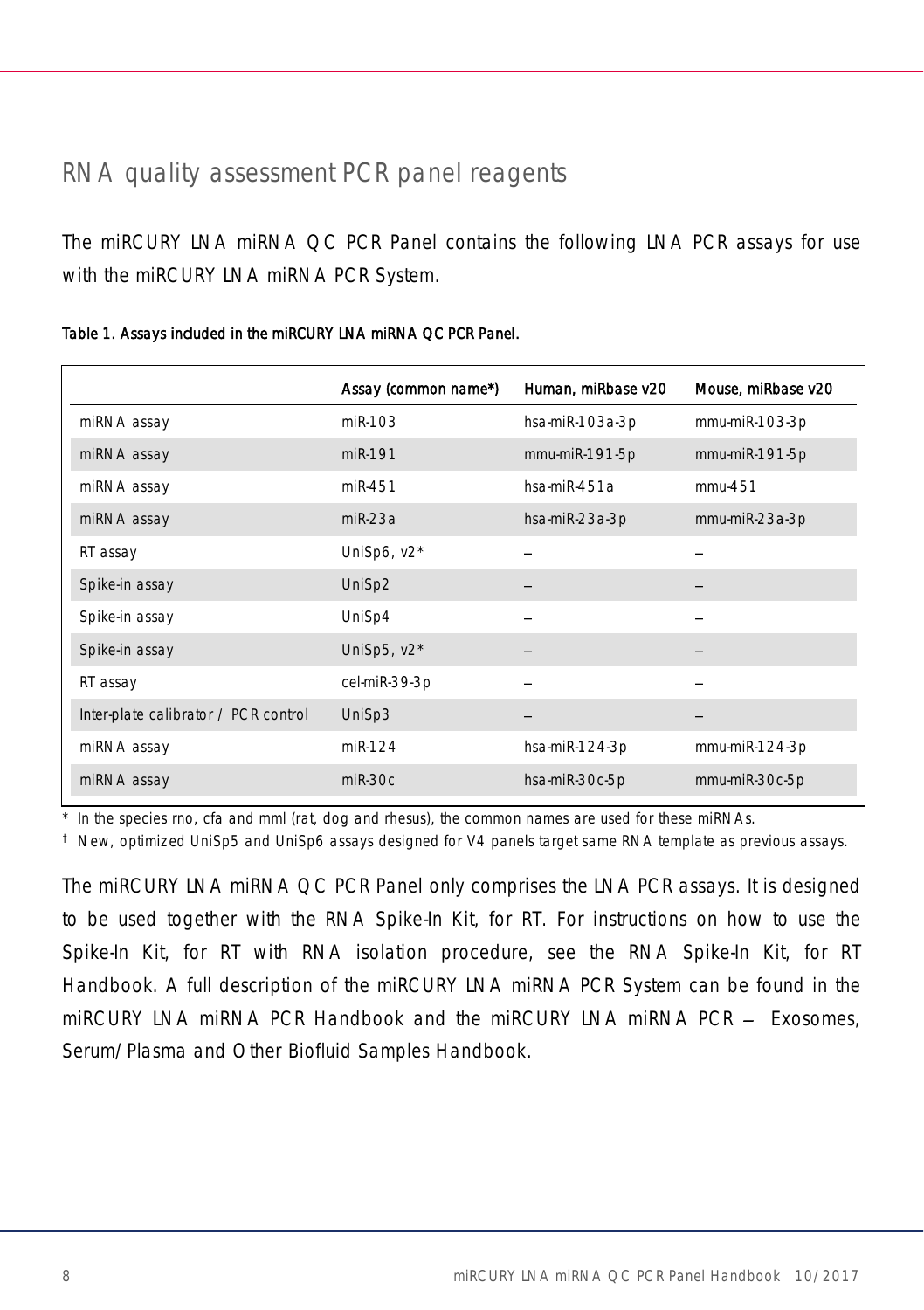### <span id="page-8-0"></span>Layout of the plate

The 12 assays in the miRCURY LNA miRNA QC PCR Panel are arranged in the plate as shown in [Figure 1.](#page-8-1) The 96-well format contains assays for analyzing 8 samples, and the 384-well format contains assays for analyzing 32 samples.



<span id="page-8-1"></span>Figure 1. Layout of the 12 assays in the plates. The miRCURY LNA miRNA QC PCR Panel contains 6 LNA-enhanced PCR assays for quality control of RNA samples (light gray) and PCR efficiency (dark gray). In addition, 5 LNA PCR assays that target miRNAs are included. These assays target the following: miRNAs expressed in most tissues (blue), miRNAs expressed in kidney (purple) and brain (green). PCR assays targeting blood miRNAs are also part of the panel (red). These assays can be used as controls of hemolysis.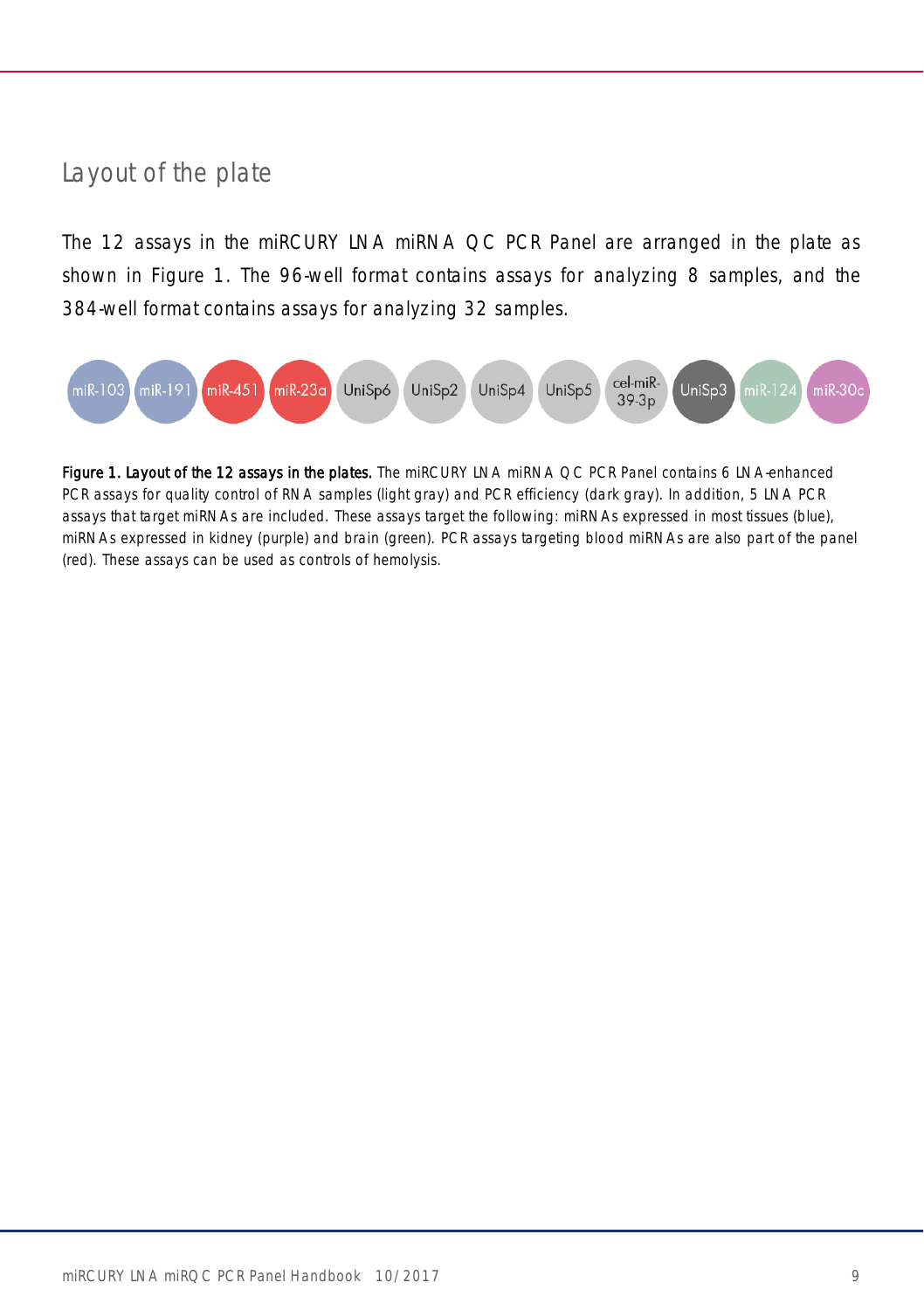### <span id="page-9-0"></span>Equipment and Reagents to Be Supplied by User

When working with chemicals, always wear a suitable lab coat, disposable gloves and protective goggles. For more information, consult the appropriate safety data sheets (SDSs) available from the product supplier.

Reagents:

- miRCURY LNA miRNA PCR System materials
- miRCURY LNA SYBR Green PCR Kit (cat. nos. 339345, 339346, 339347)
- miRCURY LNA RT Kit (cat. no. 339340)
- RNA Spike-In Kit, for RT (cat. no. 339390)

Materials and equipment:

- Nuclease-free PCR tubes or plates for use with individual LNA PCR assays
- Nuclease-free, aerosol-barrier pipette tips
- Nuclease-free, low nucleic acid binding (siliconized) microcentrifuge tubes
- Sealing foil for PCR plates
- Microcentrifuge and plate centrifuge
- Heating block, thermal cycler or other incubators
- Real-time PCR instrument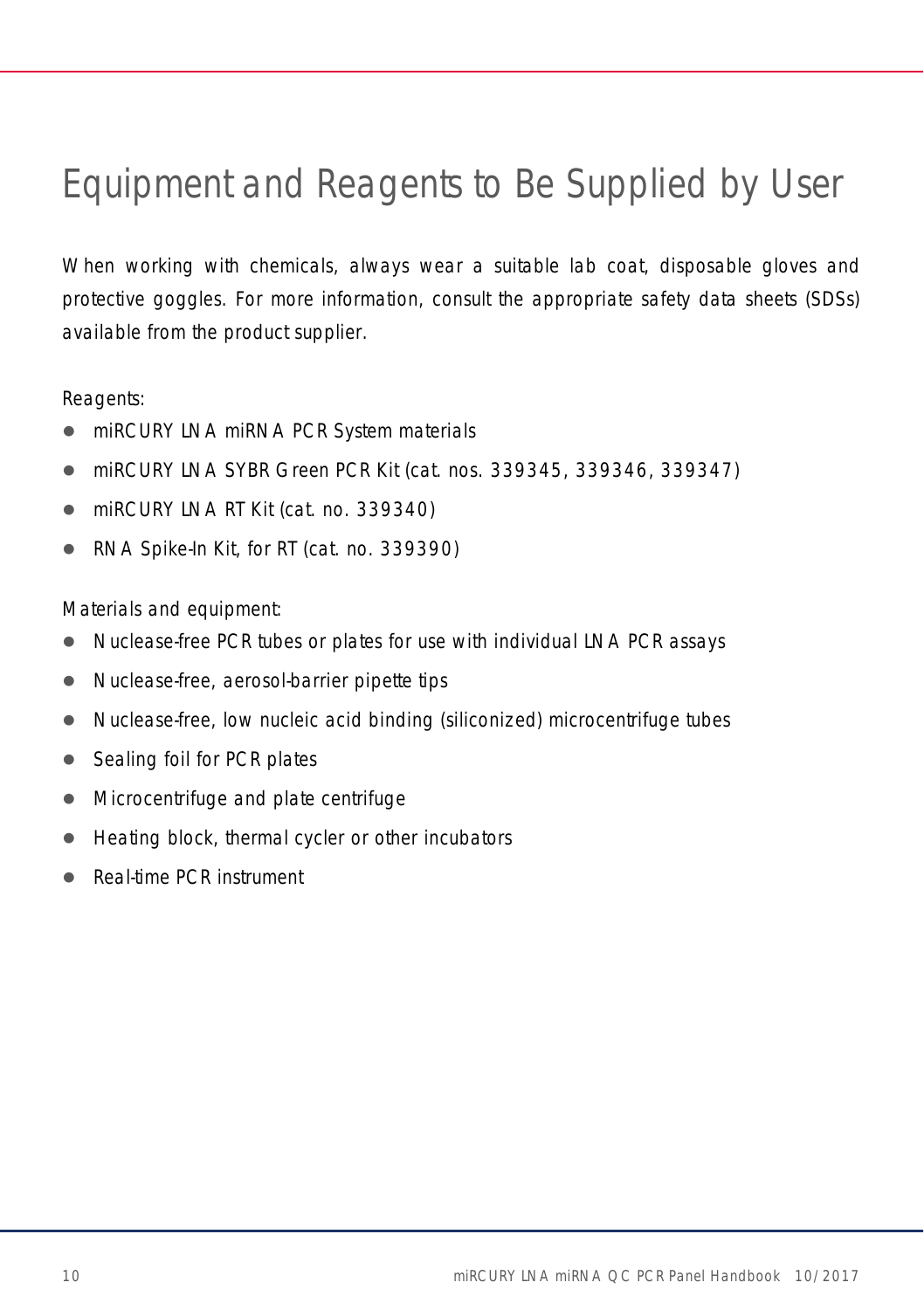### <span id="page-10-0"></span>Important Notes

### <span id="page-10-1"></span>RNA input

The miRCURY LNA miRNA QC PCR Panel protocol is optimized for using 10 ng total RNA per cDNA synthesis reaction. The exact amount of total RNA needed depends on whether the downstream application is individual assays or panels. Furthermore, the amount of total RNA to be used may also vary depending on the miRNA expression levels in the cells or tissue to be analyzed. For highly expressed miRNAs, it is possible to use down to 10 pg total RNA as starting material. For weakly expressed miRNAs, it may be possible to use up to 200 ng of total RNA; however, in samples with high amounts of PCR inhibitors (e.g., FFPE tissue samples), this may not be feasible. Finally, inhibitors may be present in RNA preparations from certain samples (e.g., serum and plasma). Prior to conducting a larger miRNA profiling study, it is recommended to optimize the amount of input RNA to the RT reaction to avoid conducting a larger study where inhibition occurs sporadically throughout the dataset.

Information on how to extract and handle RNA can be found in the *miRCURY LNA miRNA PCR Handbook*. Briefly, total RNA should be prepared using a method that preserves small RNA species. DNase treatment may be necessary. When using commercially available kits, ensure that the total RNA preparation is guaranteed to contain miRNAs.

#### <span id="page-10-2"></span>miRNA from serum and plasma

Serum and plasma are complex sample types that require special RNA isolation procedures, and the amount of RNA present in the samples usually cannot be accurately determined. Due to the low levels of miRNAs and potentially high levels of inhibitors in samples derived from serum and plasma, we have prepared specific recommendations for setting up experiments with these sample types; refer to the *miRCURY LNA miRNA PCR Handbook – Exosomes*, *Serum/Plasma and Other Biofluid Samples* for complete details.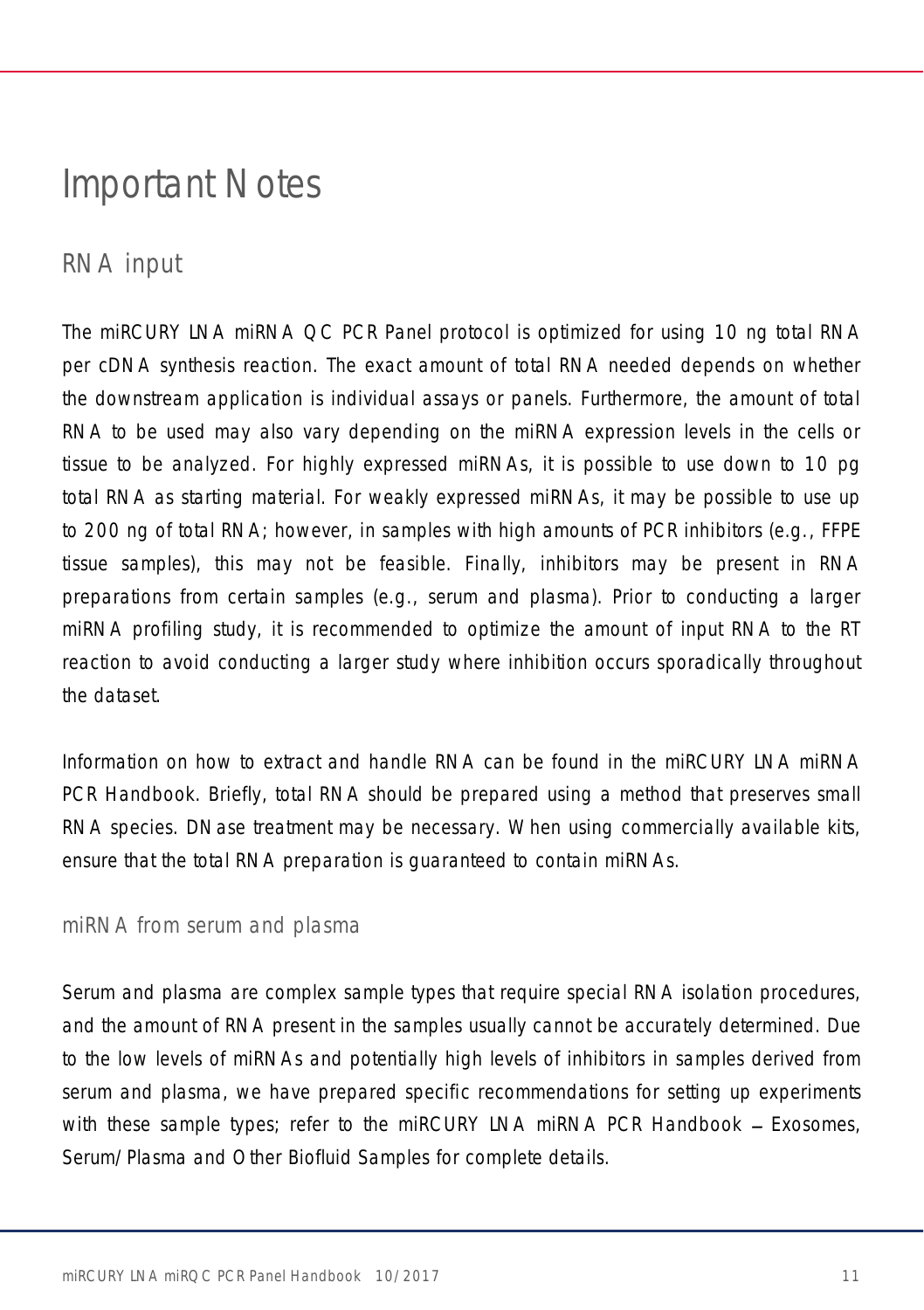### <span id="page-11-0"></span>Passive reference dye

For certain real-time cyclers, the presence of ROX passive reference dye in real-time PCR compensates for non-PCR-related variations in fluorescence detection. Fluorescence from ROX dye does not change during the course of real-time PCR, but provides a stable baseline to which PCR-related fluorescent signals are normalized. Thus, ROX dye compensates for differences in fluorescence detection between wells due to slight variations in reaction volume or to differences in well position. ROX dye does not interfere with real-time PCR, since it is not involved in the reaction and has an emission spectrum different from the SYBR Green dye.

The use of ROX dye is necessary for instruments from Applied Biosystems. The miRCURY SYBR Green PCR Kit includes a separate tube of ROX Reference Dye, which can be added to the real-time PCR if you are using a real-time cycler that uses ROX as a passive reference dye. For instruments requiring a high concentration of ROX dye, use the ROX Reference Dye as a 20x concentrate. For instruments requiring a low concentration of ROX dye, use the dye as a 200x concentrate. Refer to [Table 2](#page-11-1) for details on real-time cyclers that require low or high ROX concentrations. If desired, ROX Reference Dye can be diluted with 2x miRCURY SYBR Green PCR Master Mix for long-term storage [\(Table 3](#page-12-2)). For details, see "Adding ROX [dye to the PCR master mix](#page-12-0)" on page [13.](#page-12-0)

| High ROX concentration                           | Low ROX concentration                             |
|--------------------------------------------------|---------------------------------------------------|
| (ROX Reference Dye to be used at a 20x dilution) | (ROX Reference Dye to be used at a 200x dilution) |
| ABI PRISM® 7000                                  | Applied Biosystems 7500                           |
| Applied Biosystems 7300                          | Applied Biosystems ViiA™ 7                        |
| Applied Biosystems 7900                          | Applied Biosystems QuantStudio® Systems           |
| Applied Biosystems StepOne <sup>™</sup>          |                                                   |
| Applied Biosystems StepOne Plus                  |                                                   |

<span id="page-11-1"></span>

|  |  |  |  | Table 2. Real-time cyclers requiring high/low concentrations of ROX. |
|--|--|--|--|----------------------------------------------------------------------|
|--|--|--|--|----------------------------------------------------------------------|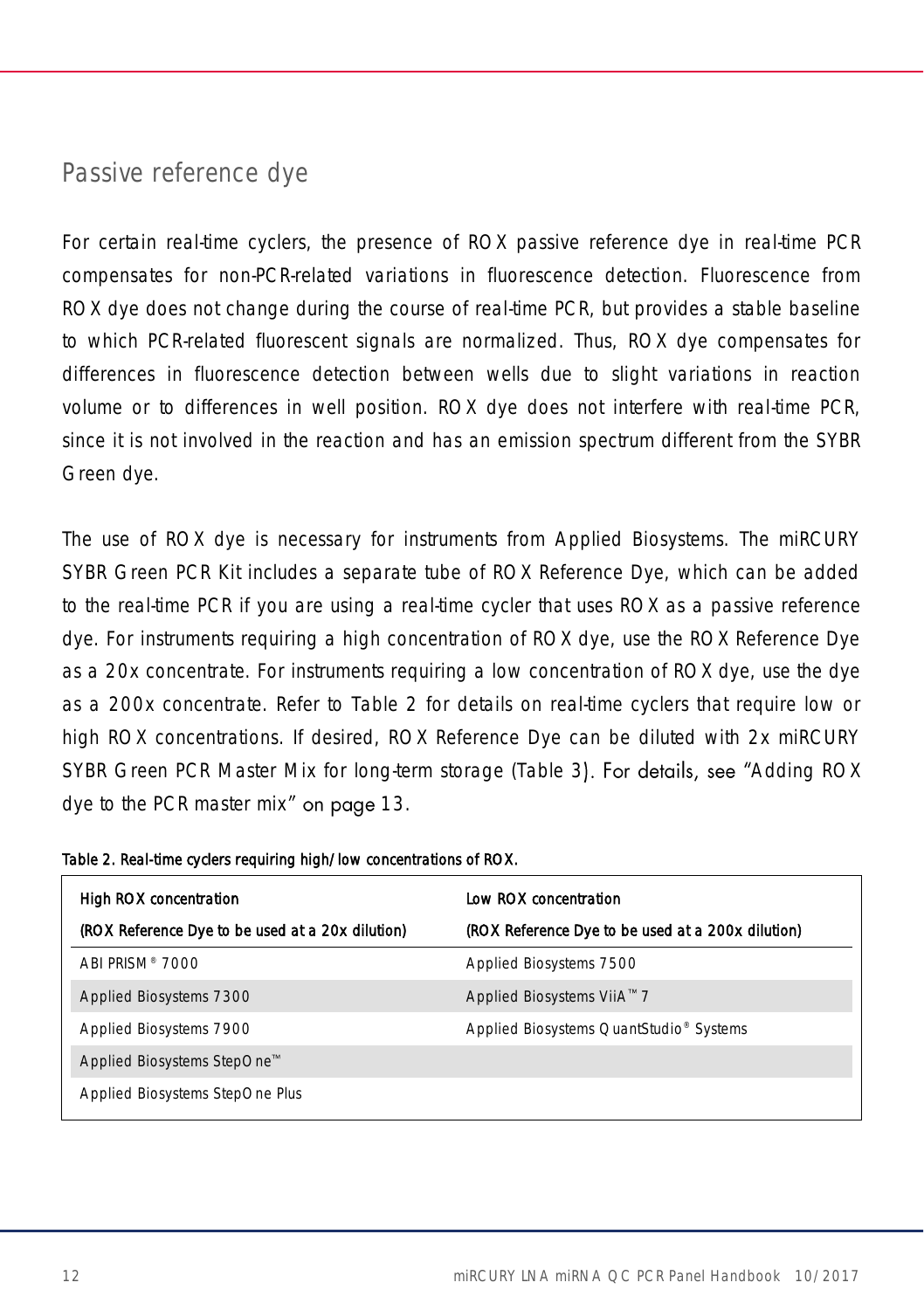### <span id="page-12-0"></span>Adding ROX dye to the PCR master mix

If you only use cyclers from Applied Biosystems with the miRCURY SYBR Green PCR Kit, you can add ROX Reference Dye to the 2x miRCURY SYBR Green PCR Master Mix for long-term storage, if desired [\(Table 3\)](#page-12-2). For information on the concentration of ROX required for Applied Biosystems instruments, refer to [Table 2.](#page-11-1)

| Volume of 2x mIRCURY SYBR Green PCR Master Mix<br>(without ROX Reference Dye) | Volume of ROX Reference Dye for<br>high ROX concentration/low ROX concentration |
|-------------------------------------------------------------------------------|---------------------------------------------------------------------------------|
| 1 ml                                                                          | 100 µl /10 µl                                                                   |
| $10 \text{ ml}$                                                               | 1 ml /100 µl                                                                    |

#### <span id="page-12-2"></span>Table 3. Addition of ROX Reference Dye to master mix.

### <span id="page-12-1"></span>ABI instruments

The default settings on ABI real-time PCR cyclers are not suitable for running miRCURY LNA miRNA PCR Assays. Settings must be changed from automatic to manual background and threshold settings to obtain valid PCR data. Furthermore, if the dataset is to be analyzed using the GenEx analysis software, it is important that the experiment is set up as an AQ experiment, instead of RQ.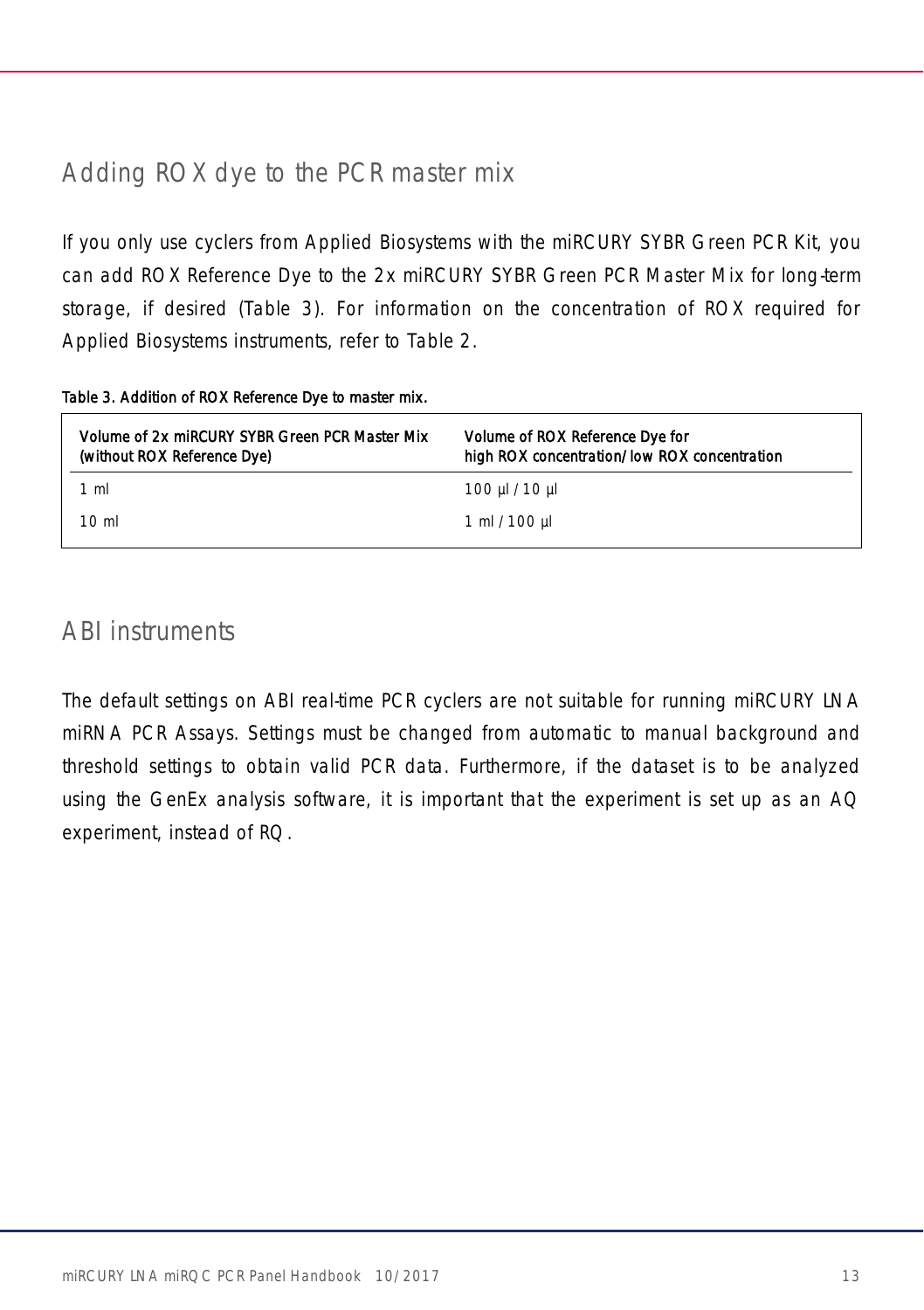### <span id="page-13-0"></span>Protocol: First-Strand cDNA Synthesis

This protocol describes performing first-strand cDNA synthesis reactions using the miRCURY LNA RT Kit (cat. no. 339340) and the RNA Spike-In Kit, for RT (cat. no. 339390).

### <span id="page-13-1"></span>Important points before starting

- Keep reagents and reactions on ice (or at 4ºC) at all times.
- We recommend using low-nucleic acid binding tubes or plates.
- Storage of diluted cDNA is not recommended.

Things to do before starting

- Gently thaw the 5x Reaction Buffer and Nuclease-free water, and immediately place on ice. Mix by vortexing.
- Re-suspend the RNA spike-in UniSp6 and cel-miR-39-3p according to the description in the *RNA Spike-In, for RT Handbook*.
- Immediately before use, remove the enzyme mix from the freezer, mix by flicking the tubes and place on ice. Spin down all reagents.

<span id="page-13-2"></span>Procedure for first-strand cDNA synthesis

- 1. Dilute each template RNA sample to 5 ng/µl using nuclease-free water.
- 2. Prepare the reverse transcription reaction mix according to [Table 4](#page-14-0) and place it on ice. If you are setting up multiple reactions, prepare an RT reaction master mix containing the 5x Reaction Buffer, Nuclease-Free Water, Enzyme Mix and Spike-In Mix and dispense 8 µl into nuclease-free tubes. Place on ice.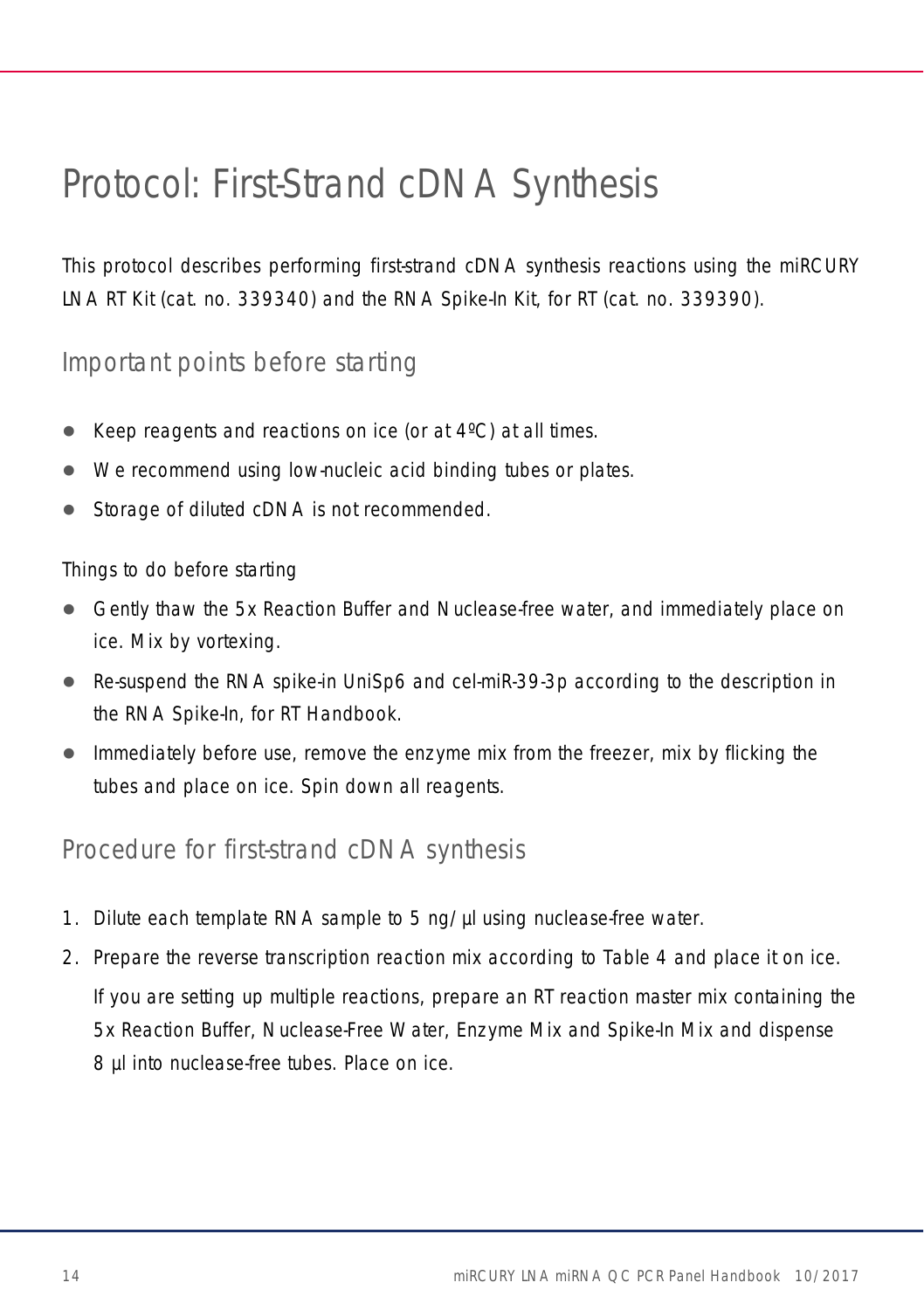3. Add 2 µl template RNA to each tube of reaction mix. We highly recommend including a non-template control (NTC) reaction.

Note: If working with low yield samples (e.g., from plasma or serum), do not exceed 2 µl of RNA in the final cDNA reaction.

<span id="page-14-0"></span>Table 4. Reverse transcription reaction setup per sample.

| Reagent                | Volume          |
|------------------------|-----------------|
| 5x Reaction buffer     | $2 \mu$         |
| Nuclease-free water    | $4.5$ µ         |
| Enzyme mix             | $1 \mu$         |
| Synthetic spike-in mix | $0.5$ $\mu$     |
| Template total RNA*    | $2 \mu$         |
| Total volume           | 10 <sub>µ</sub> |

\* Replace with nuclease-free water for non-template controls.

- 4. Gently mix, briefly centrifuge and place on ice.
- 5. Incubate for 60 min at 42ºC.
- 6. Incubate for 5 min at 95ºC to heat inactivate the reverse transcriptase.
- 7. Immediately cool to 4°C.
- <span id="page-14-1"></span>8. Store the cDNA samples in low nucleic acid binding tubes for up to 4 days at 4°C or at 15 to 30ºC for up to 5 weeks.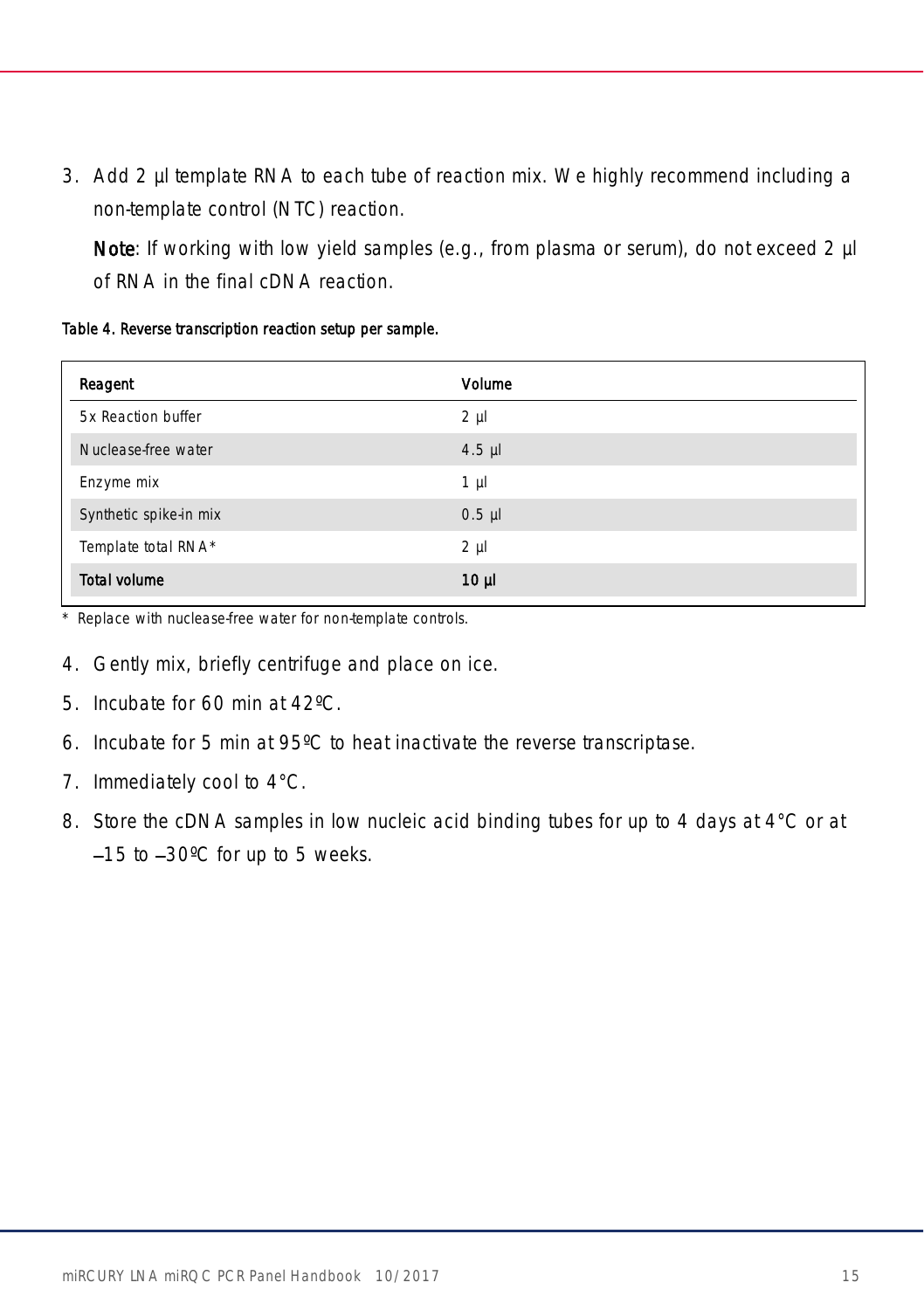### <span id="page-15-0"></span>Protocol: Quantitative, Real-Time PCR

This protocol describes performing quantitative, real-time PCR using the miRCURY LNA miRNA QC PCR Panel (cat. no. 339331) and the miRCURY LNA SYBR Green PCR Kit (cat. nos. 339345, 339346, 339347).

<span id="page-15-1"></span>Important points before starting

- Keep reagents and reactions on ice (or at 4ºC) at all times.
- We recommend using low-nucleic acid binding tubes or plates.
- We do not recommend storing diluted cDNA.
- This protocol is optimized for detection of miRNA targets with any real-time cycler and conditions for fluorescence normalization. ROX dye is required at the following concentrations:

No requirement for ROX dye: Rotor-Gene®, Bio-Rad® CFX, Roche® LightCycler® 480 and Agilent® Technologies Mx instruments.

Low concentration of ROX dye: Applied Biosystems 7500, ViiA 7 and QuantStudio Real-Time PCR Systems.

High concentration of ROX dye: ABI PRISM® 7000, Applied Biosystems 7300, 7900 and StepOne Real-Time PCR Systems.

 The ROX Reference Dye should be used as a 20x concentrated solution for a 1x reaction when using an instrument requiring a high ROX dye concentration. For instruments requiring a low ROX dye concentration, use the dye as a 200x concentrate.

Things to do before starting

• Place the cDNA (from step [8\)](#page-14-1), nuclease-free water and miRCURY LNA SYBR Green Master Mix on ice and thaw for 15–20 min. Protect the Master mix vials from light. Immediately before use, mix the Master mix by pipetting up and down. Vortex the rest of the reagents and briefly centrifuge.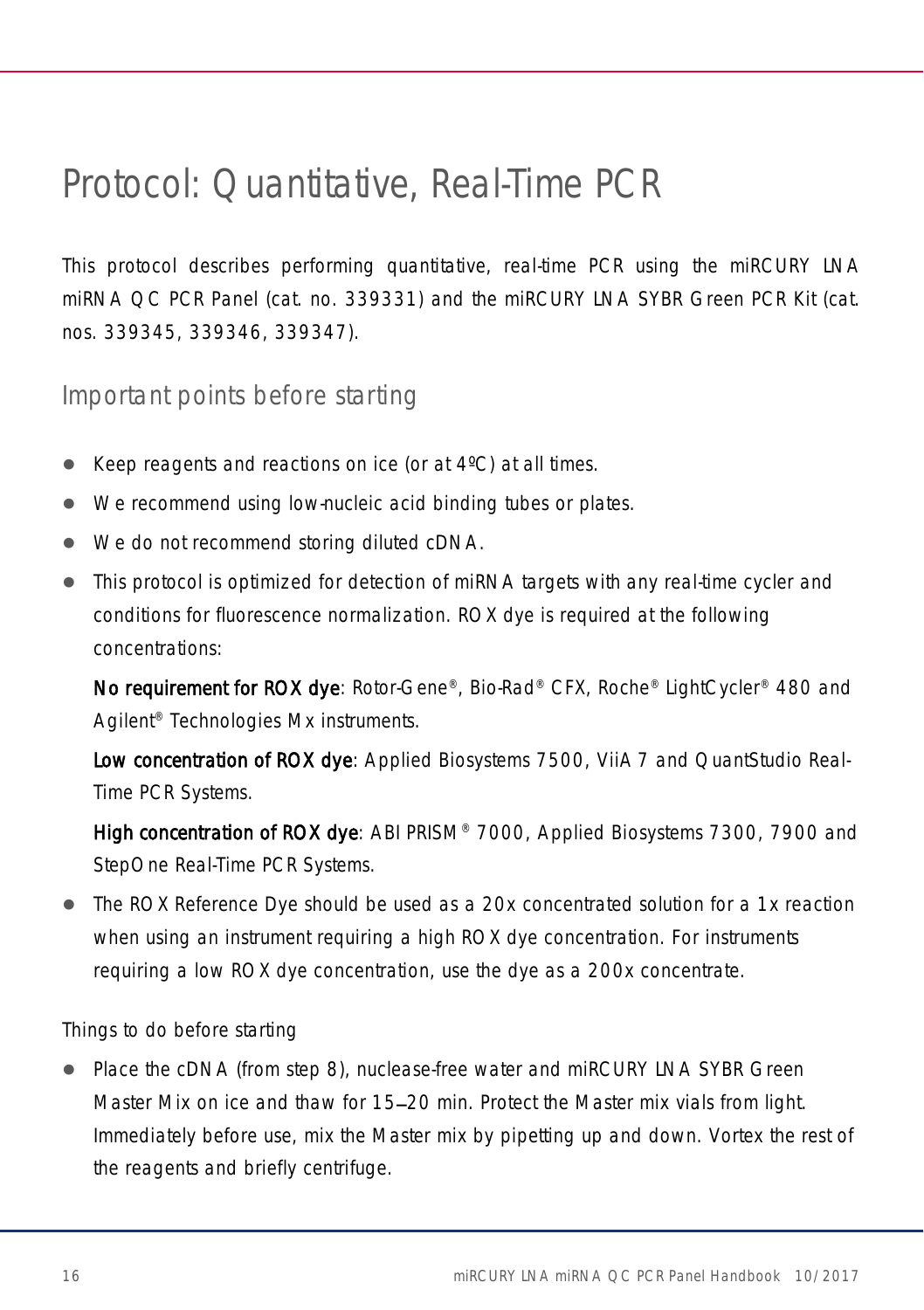### <span id="page-16-0"></span>Procedure for quantitative PCR

1. Prepare the PCR reaction mix. For cDNA from tissues or cells, refer to [Table 5.](#page-16-1) For cDNA from biofluids, refer to [Table 6.](#page-16-2) Mix gently by inverting the tube, and briefly centrifuge.

| Component                                | QC PCR Panel consisting of<br>1 x 96 assays | QC PCR Panel consisting of<br>$1 \times 384$ assays |
|------------------------------------------|---------------------------------------------|-----------------------------------------------------|
| 2x miRCURY SYBR Green Master Mix         | $500$ µl                                    | 2000 µl                                             |
| ROX Reference Dye (ABI instruments only) | 50 µl/5 $\mu$ l*                            | $200 \mu$ l/20 $\mu$ <sup>*</sup>                   |
| cDNA template from tissue or cell lines  | $5 \mu$                                     | $20$ µ                                              |
| RNase-free water                         | 495 µl*                                     | 1980 µl*                                            |
| Total reaction volume                    | 1000 µl                                     | 4000 µl                                             |

#### <span id="page-16-1"></span>Table 5. Reaction setup for miRCURY LNA miRNA QC PCR Panels with cDNA from tissues or cells.

#### <span id="page-16-2"></span>Table 6. Reaction setup for miRCURY LNA miRNA QC PCR Panels with cDNA from biofluids.

| Component                                | QC PCR Panel consisting of<br>1 x 96 assays | QC PCR Panel consisting of<br>$1 \times 384$ assays |
|------------------------------------------|---------------------------------------------|-----------------------------------------------------|
| 2x miRCURY SYBR Green Master Mix         | $500$ µl                                    | 2000 µl                                             |
| ROX Reference Dye (ABI instruments only) | 50 µl/5 µl*                                 | $200 \mu$ l/20 $\mu$ <sup>*</sup>                   |
| cDNA template from biofluids             | $10 \mu$                                    | 40 µl                                               |
| RNase-free water                         | 490 $\mu$ <sup>*</sup>                      | 1960 $\mu$ <sup>*</sup>                             |
| Total reaction volume                    | 1000 µl                                     | 4000 ul                                             |

\* Use ROX Reference Dye as a 20x concentrate for cyclers requiring a high ROX dye concentration (i.e., ABI PRISM 7000, Applied Biosystems 7300, 7900 and StepOne Real-Time PCR Systems) and as a 200x concentrate for cyclers requiring a low ROX dye concentration (i.e., Applied Biosystems 7500, ViiA7 and QuantStudio Real-Time PCR Systems). Adjust the amount of RNase-free water accordingly.

- 2. Briefly centrifuge the plate(s) containing the PCR panel before removing the plate seal to ensure the primers are at the bottoms of the wells.
- 3. Add 10 pL of the Master mix:cDNA mixture to each well.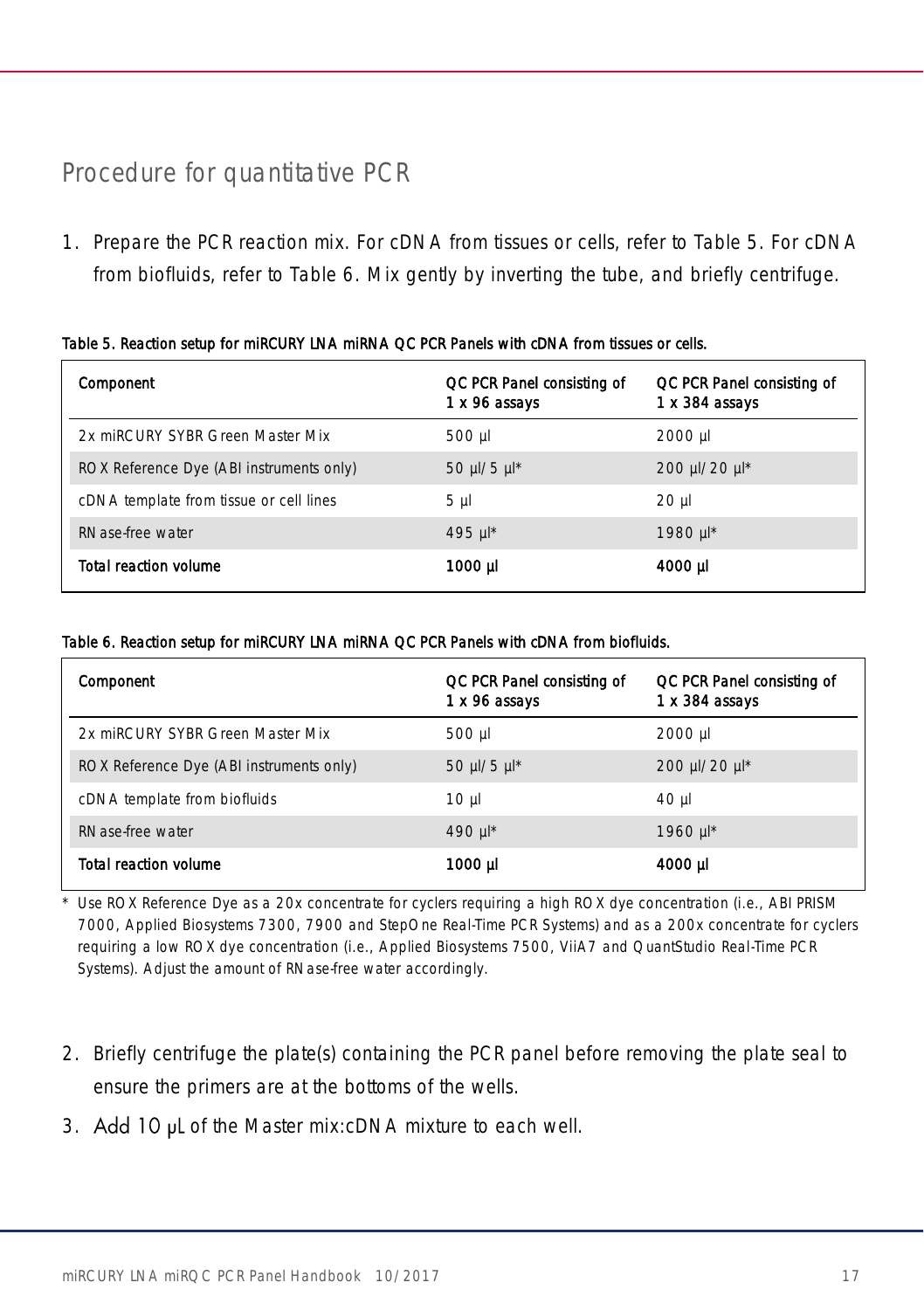- 4. Seal the plate with optical sealing as recommended by the instrument manufacturer. Note: If necessary, the experiment can be paused at this point. Store the reactions protected from light at 4°C for up to 16 hours.
- 5. Briefly centrifuge the plate (1500 *x g* for 1 minute) to remove air bubbles.
- 6. Perform real-time PCR amplification followed by melting curve analysis according to [Table 7](#page-17-0) below.

#### <span id="page-17-0"></span>Table 7. Cycling conditions for real-time PCR

| <b>Step</b>                            | Settings for LC480 instrument*                                             | Settings for other instruments                                             |
|----------------------------------------|----------------------------------------------------------------------------|----------------------------------------------------------------------------|
| Polymerase activation/<br>denaturation | $2$ min                                                                    | 2 min                                                                      |
| Amplification                          | 45 cycles:<br>$95^{\circ}$ C, 10 s<br>$56^{\circ}$ C. 60 s<br>Optical read | 40 cycles:<br>$95^{\circ}$ C. 10 s<br>$56^{\circ}$ C. 60 s<br>Optical read |
| Melting curve analysis <sup>t</sup>    | yes                                                                        | yes                                                                        |

\* Five additional amplification cycles are required when using the LC480 instrument to allow collection of assay data with  $C_p$  values up to  $40$ .

<sup>†</sup> Melting curve analysis of the PCR product(s) is recommended to verify specificity and identity of the amplification reaction. Melting curve analysis is an analysis step built into the software of the instruments. Follow the instructions provided by the supplier. The  $T_m$  of a PCR product depends on buffer composition, salt concentration and the PCR instrument.

7. Perform initial data analysis using the software supplied with the real-time PCR instrument to obtain raw  $C_q$  values  $(C_p$  or  $C_l$ , depending on PCR instrument). If you are using an ABI instrument, note that it is not recommended to use auto  $C<sub>T</sub>$  settings.

If you are using a Roche LC480 instrument, we recommend analysis using the 2nd derivative method.

For interpretation of the miRCURY LNA miRNA QC PCR Panel data, refer to the guideline section on the next page.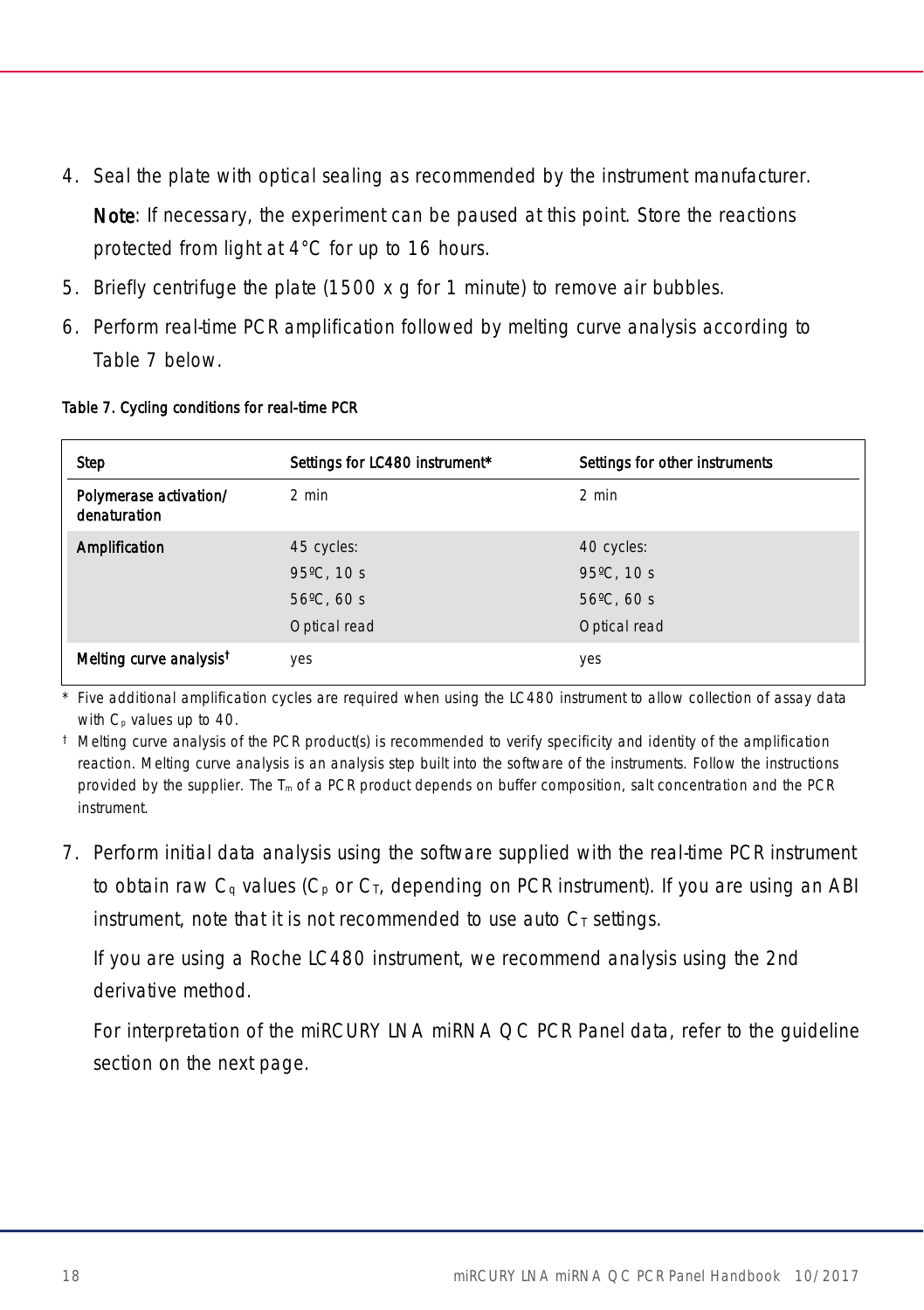### <span id="page-18-0"></span>miRNA QC PCR Panel Guideline

### <span id="page-18-1"></span>How to use this guideline

This section describes how to assess the quality of RNA samples prior to a miRNA profiling effort, to avoid spending valuable resources and time analyzing samples that are unlikely to add information to the sample set due to technical or biological challenges. The LNA PCR assays on the miRCURY LNA miRNA QC PCR Panel are aimed at different steps in the qRT-PCR process. RNA spike-ins from the RNA Spike-In Kit, for RT UniSp2, 4 and 5 enable evaluation of the RNA isolation efficiency and yield. The RNA spike-ins cel-miR-39-3p and the UniSp6 (supplied with the miRCURY LNA RT Kit) evaluate the cDNA synthesis step with regards to inhibition, and the UniSp3 (IPC) evaluates the qPCR reaction.

The following six miRNA assays are included on the panel:

- miR-103a-3p and miR-191-5p: well-expressed in most tissues
- miR-451a: highly expressed in serum and plasma and predominantly derived from red blood cells
- miR-23a-3p: more stably expressed in serum and plasma but not affected by hemolysis; together with miR-451a helps monitor hemolysis
- miR-30c-5p: well expressed in in many tissues, including the kidney and is widely found in urine samples
- miR-124-3p: well expressed in central nervous system derived tissues and is widely found in cerebrospinal fluid (CSF)

These six miRNA assays enable analysis of the biological quality of a number of different tissues, along with body fluids such as serum, plasma, urine or CSF. These assays also work with samples from humans, rat, mouse, dog and rhesus monkey.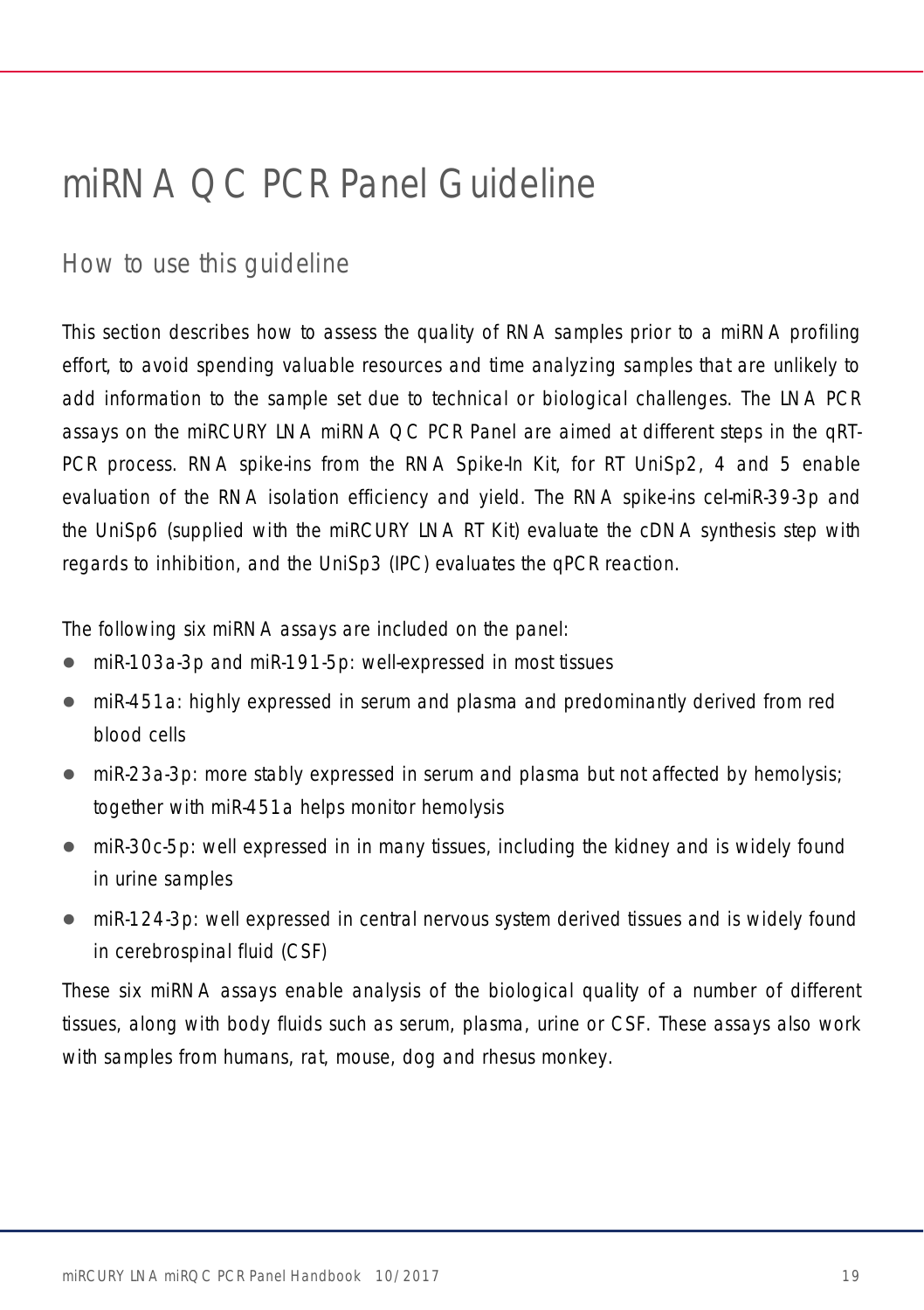### <span id="page-19-0"></span>How to use the spike-ins

In a typical experiment involving samples purified from tissue or biofluids, add the three RNA isolation spike-ins to the RNA isolation lysis buffer, and purify the samples according to the kit handbook. After isolation, prepare cDNA from the samples, adding UniSp6 and cel-miR-39-3p to the reverse transcription (RT) mixture. Analyze the samples using the miRNA QC PCR Panel, according the kit handbook.

An example of a plasma sample, isolated five times with three different RNA isolation kits (A, B and C) is shown below [\(Figure 2\)](#page-20-0). Here, the RNA spike-in yields can be monitored (UniSp2, 4 and 5), as well as the potential presence of inhibitors (UniSp6) and the overall success of the qPCR reactions (UniSp3).

The UniSp2, UniSp4 and UniSp5 are present at a 100-fold concentration difference in the RNA Spike-in Kit, which results in approximately  $5-7$   $C<sub>q</sub>$  difference between the spike-ins. The exact difference depends on the amount of Spike-in mixture added, the yield of the isolation and the volume of the eluted RNA.

Note that the most dilute Spike-in (UniSp5) corresponds in amount to miRNAs expressed at a very low concentration. Therefore, UniSp5 could be undetected, or its high  $C<sub>a</sub>$  values (low signal) could be filtered out during data processing. For more information on the RNA Spikein Kit, for RT, see the *RNA Spike-In Kit, for RT Handbook*.

A more advanced version of the RNA input experiment is to prepare a two-fold serial dilution of the RNA into the cDNA reactions (e.g., add a serially diluted range of 0.5, 1, 2 and 4 RNA to the cDNA synthesis). This can give valuable information about how much RNA can be used before inhibition occurs when working with low concentrations of RNA or difficult material that is known to be challenged by inhibitors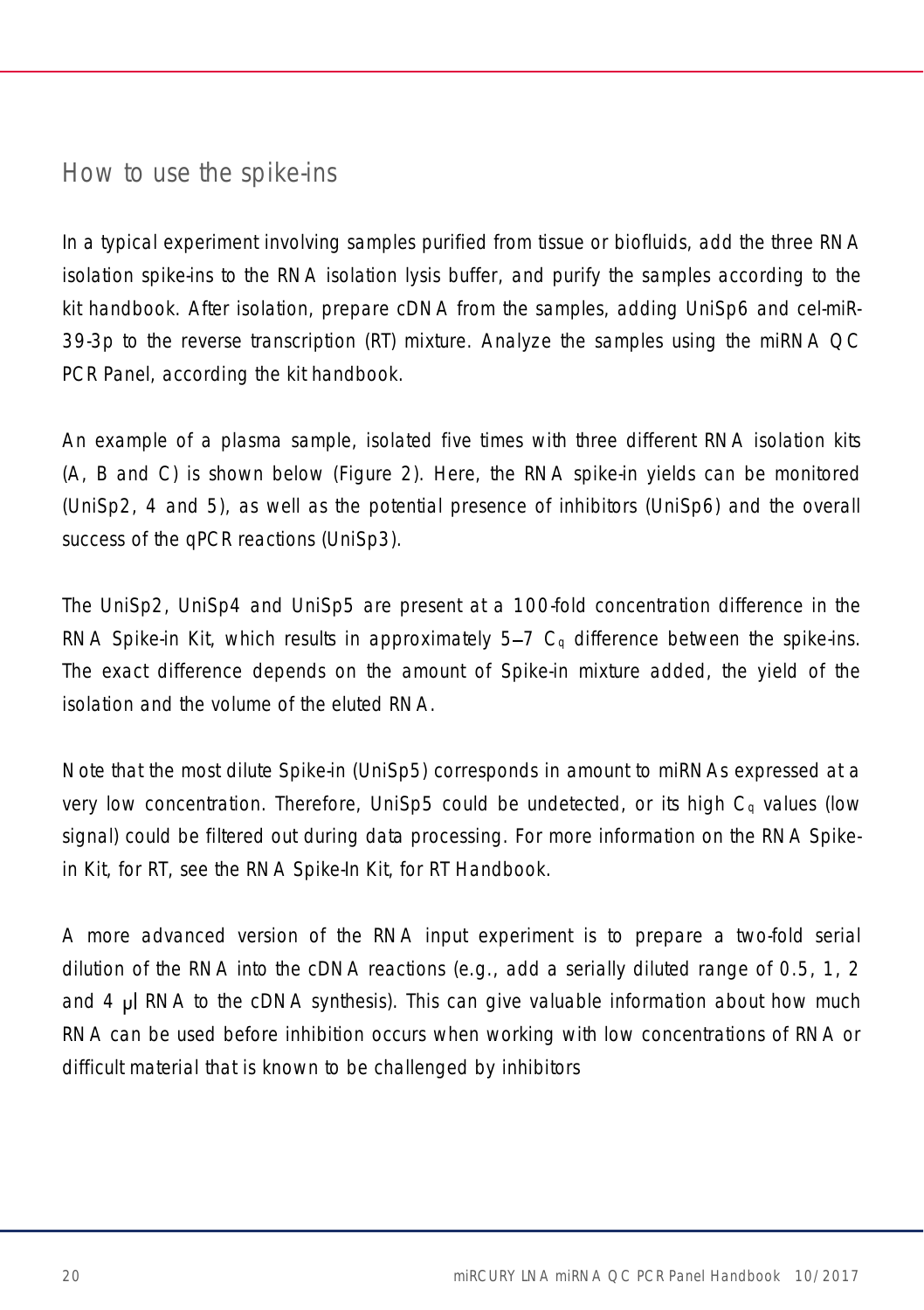

<span id="page-20-0"></span>Figure 2. RNA isolation from one plasma sample using three different RNA isolation methods. Spike-in mixture was added to the kit lysis buffers according to the *RNA Spike-in Kit, for RT Handbook*. The amount of starting material was 200 µl, and the elution volume was 50 µl. The spike-in assessment demonstrated that RNA isolation kit B gave the best yields and that there was a potential inhibition with kit A (see the UniSp6), but the UniSp3 IPC (inter-plate calibrator), which monitors overall qPCR efficiency, showed comparable qPCR efficiency. The stepwise difference  $( \Delta C_0 )$  between the RNA isolation spike-ins  $(2,4,5)$  was in the expected range of  $5-7$  C<sub>0</sub>. Error bars indicate standard deviations from the five replicate extractions.

Potential problems that can be revealed using the miRCURY LNA miRNA QC PCR Panel are described below.

#### Observation 1: High variance in the UniSp2, 4 and 5

Problem: High variance ( $>2-3$  C<sub>q</sub> difference within a dataset for a given spike-in) in the spike-in data reflects high variance in RNA yields or potential sporadic RNase contamination. Potential solutions include making sure the work area is free of RNases and that buffers and plasticware are RNase free. Make sure that isolation kits are not past their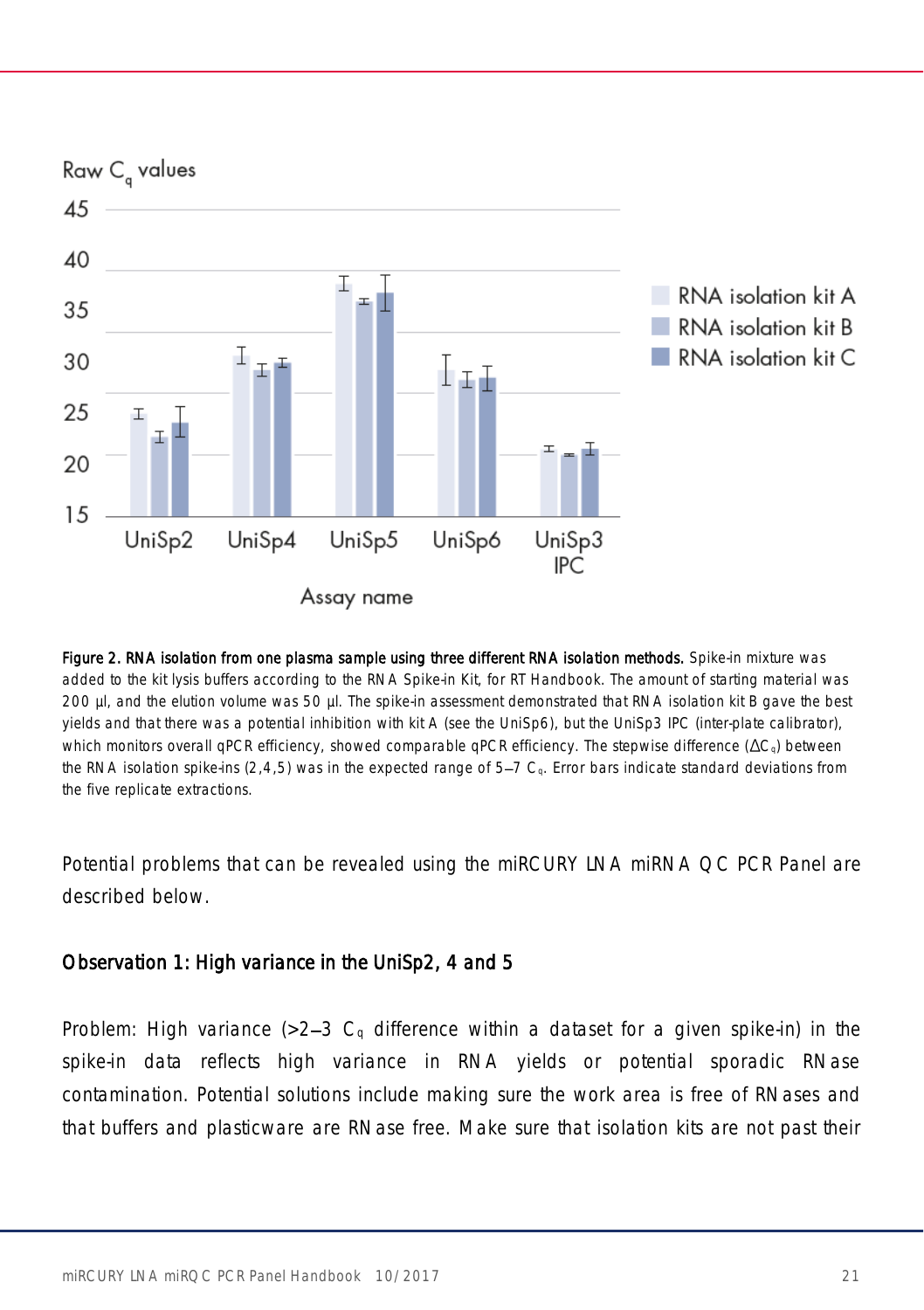expiration date and that the solutions are not contaminated. Re-isolate samples, making sure all steps are followed correctly or exclude outlier samples.

#### Observation 2: UniSp5 not detected

Problem: Potential RNAse contamination or low yields from the RNA isolation method, resulting in loss of data from miRNAs expressed at a low level. For potential solutions, see observation 1. Note however, that the lack of signal in UniSp5 could be normal, for example, if the elution volume is more than 50  $\mu$  or if a small amount of RNA was used for cDNA synthesis.

#### Observation 3: UniSp6 variation

Problem: If the UniSp6 shows high variation in the samples ( $>1-2$  C<sub>0</sub>s), and the C<sub>0</sub> values suggest lower concentration of the UniSp6 in samples compared to the non-template-controls (NTCs), there may have been some inhibition in the cDNA synthesis. Potential solutions include adding an extra purification step or diluting the RNA more in the cDNA synthesis reaction.

### <span id="page-21-0"></span>Monitoring hemolysis

Circulating, cell-free miRNAs hold great promise as a new class of biomarkers due to their stability in biofluids such as plasma and serum and their association with various disease states. miRNAs in biofluids are protected in microvesicles such as exosomes or are bound to proteins such as argonaute 2 or high-density lipoproteins.

Although measuring miRNA in plasma and serum is straightforward using sensitive and specific methods like the miRCURY LNA miRNA PCR System, a number of technical challenges are associated with analysis of miRNA from biofluids. A major source of variation in plasma and serum comes from contamination from cellular-derived miRNA resulting from hemolysis. The data from the red blood cell specific miR-451a and the stable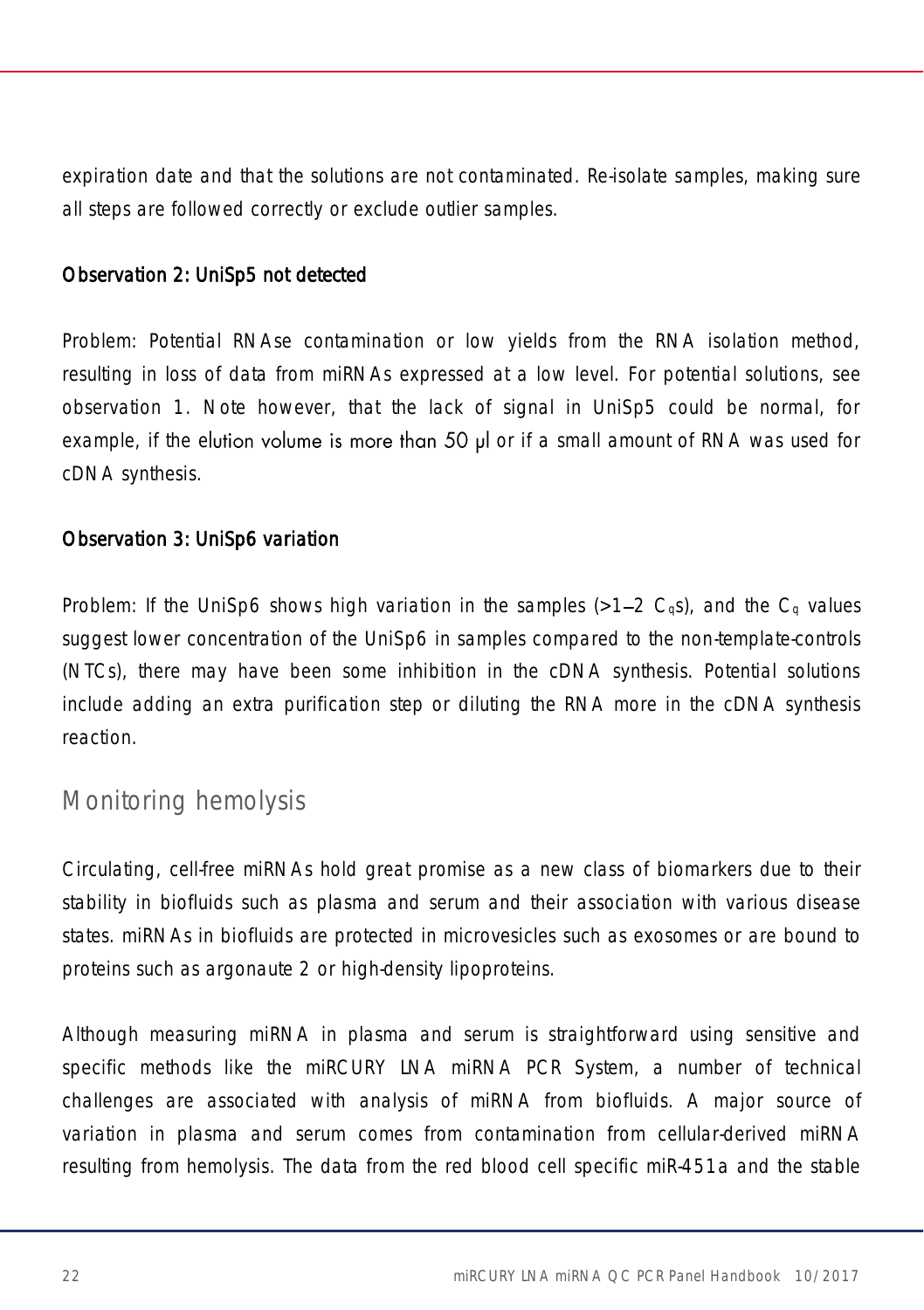miR-23a can be used to monitor hemolysis. After extensive data analysis on human serum and plasma samples, including monitoring hemolysis using spectrophotometric methods, we have found that a  $\Delta C_0$ (miR-23a – miR-451a) lower than 5 in human serum or plasma represents non-hemolyzed samples. If the  $\Delta C_q$  is close to or higher than 7, there is an increased risk of hemolysis. In case of high levels of hemolysis, miRNAs from red blood cells will make a significant contribution to the overall miRNA profile identified, and this may or may not disqualify the samples depending on the biological question – detection of altered expression of red blood cell miRNAs may be relevant. Also note that not all miRNAs are affected by hemolysis or the overall change studied may be considerably larger than the effect of hemolysis.

Large variations in the degree of hemolysis within a project may introduce noise to the data interpretation and removal of outlier samples should be considered.

Note: Although the miRCURY LNA miRNA QC PCR Panel contains assays for miRs that are the same in human (hsa), mouse (mmu), rat (rno), dog (cfa) and rhesus macaque (mml),  $\Delta C_0$ s for other than human have not been experimentally determined. Therefore, we recommend looking at hemoglobin contamination as well as the  $\Delta C_0$  to determine the best  $\Delta C_0$ s for your samples, as it might not be the same as for human samples, described above.

Examples of four human serum/plasma samples that are not affected by hemolysis are shown in [Figure 3.](#page-23-0) All values for the  $\Delta C_q$  are below 5, and no distinct peak of oxyhemoglobin is detected on the spectra (λ=414 nm).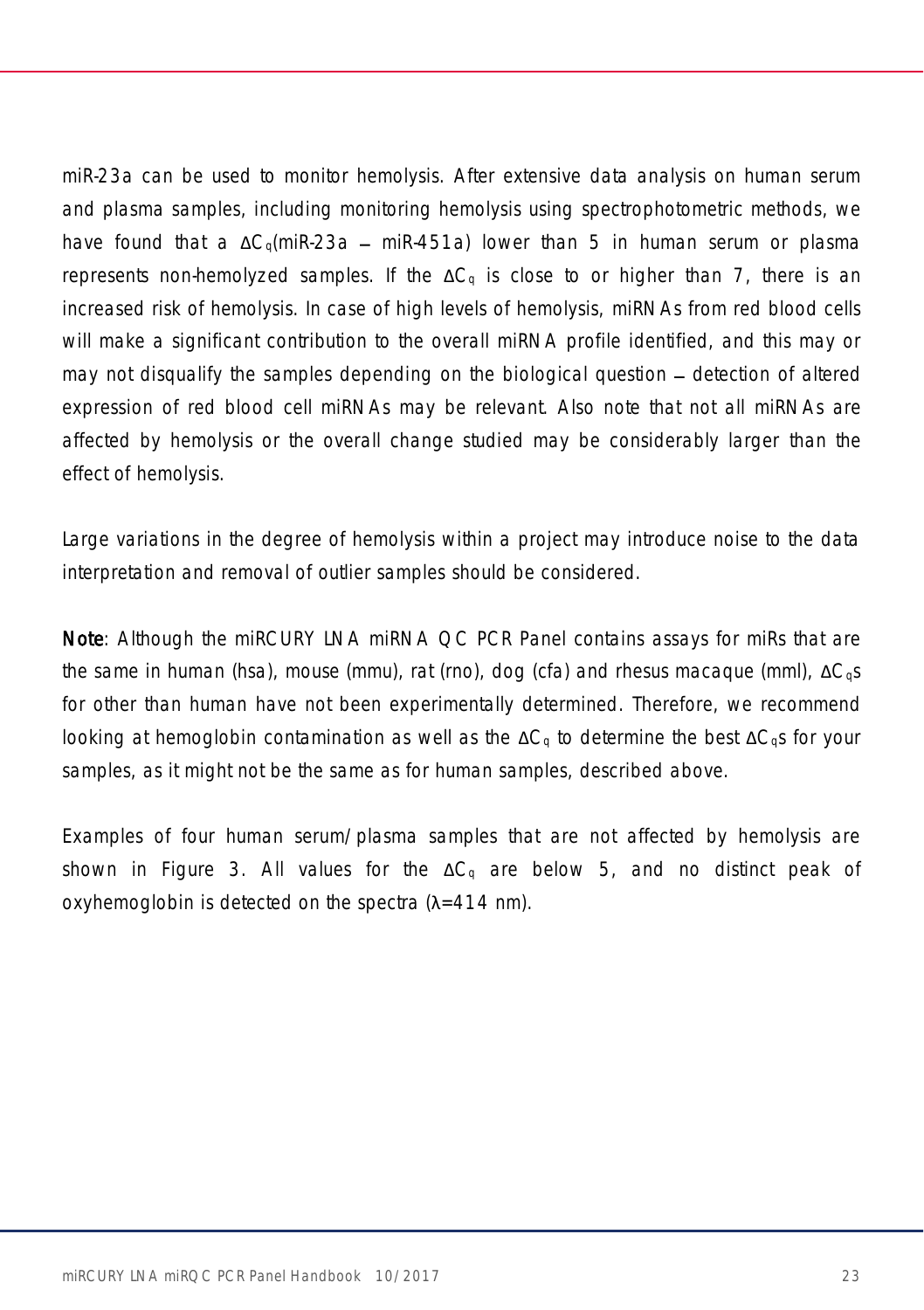Absorbance (A)



| Name/Assay              | hsa-miR-23a-3p | hsa-miR-451a | 23a-3p – 451a |
|-------------------------|----------------|--------------|---------------|
| S1 (serum)              | 29.0           | 24.1         | 4.9           |
| S <sub>2</sub> (plasma) | 28.7           | 24.6         | 4.1           |
| S <sub>3</sub> (serum)  | 28.9           | 24.8         | 4.1           |
| S7 (plasma)             | 29.0           | 24.2         | 4.8           |

<span id="page-23-0"></span>Figure 3. Four human plasma and serum samples were analyzed with regards to miR-23a-3p and miR-451a, and the ΔC<sub>q</sub> (miR-23a-3p - miR-451a) was determined. The four samples were also analyzed by spectrophotometer (Nanodrop ND-1000) from Δ220–720 nm. No distinct peak of oxy-hemoglobin (maximum absorbance at 414 nm) was detected in the samples. Sample S7 (plasma) showed potential bilirubin contamination (broad absorbance peak at 350 500nm). All four samples pass the hemolysis criteria.

When there is a hemolysis problem, the expression of miR-451a increases independently of miR-23a. This results in higher  $\Delta C_q$  values than with non-hemolyzed samples. [Figure 4](#page-24-0) shows examples of hemolyzed samples and how the  $\Delta C_q$  is affected. As seen on the spectrophotometer graphs, there is a distinct peak in all samples at  $\lambda = 414$ nm, corresponding to oxy-hemoglobin contamination.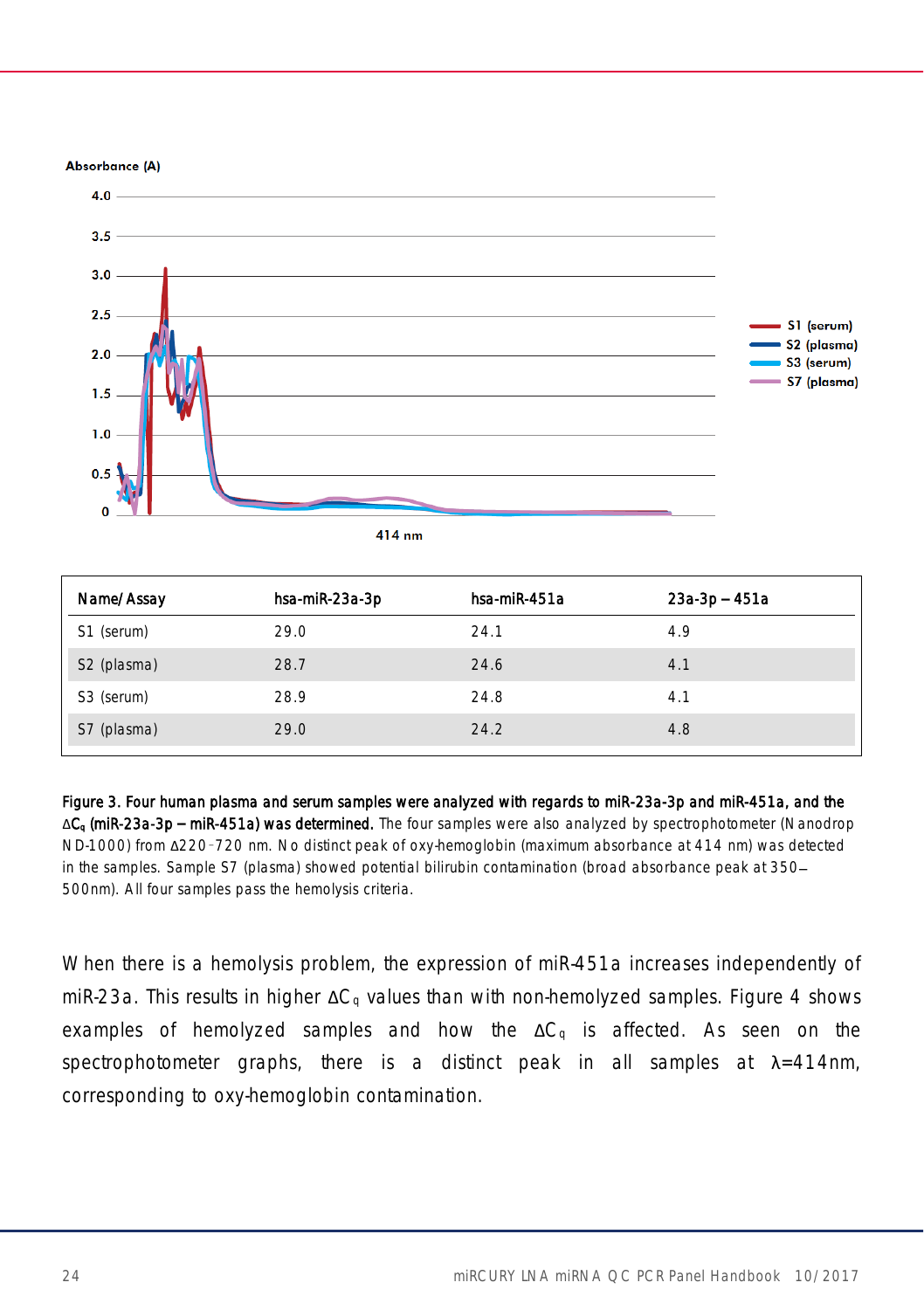Absorbance (A)

![](_page_24_Figure_1.jpeg)

| Name/Assay   | hsa-miR-23a-3p | hsa-miR-451a | 23a-3p – 451a |
|--------------|----------------|--------------|---------------|
| S10 (plasma) | 29.5           | 21.9         | 7.6           |
| S24 (plasma) | 29.8           | 23.1         | 6.7           |
| S13 (plasma) | 29.1           | 21.8         | 7.3           |
| S9 (serum)   | 30.0           | 21.5         | 8.5           |

<span id="page-24-0"></span>Figure 4. Four human plasma and serum samples were analyzed with regards to miRNA-23a-3p and miRNA-451a, and the  $\Delta C_q$  (miR-23a-3p – miR-451a) was determined. Three of the samples had  $\Delta C_q$  higher than 7 and one was close to 7. The four samples were also analyzed by spectrophotometer (Nanodrop ND-1000) from λ220-750 nm. A distinct peak of oxy-hemoglobin was detected in all the samples. Sample S24 (plasma) also showed potential bilirubin contamination.

An example of how a human plasma dataset can be evaluated is shown in [Figure 5.](#page-25-0) The  $\Delta C_q$  of the sample set shows that it is challenged by hemolysis. Thirteen out of 34 samples (40%) have a  $\Delta C_q$  around or above 7. In this case, we recommend the following actions:

- Consider excluding samples with  $\Delta C_q > 7$  if the biomarkers investigated are expected to be very weak.
- If possible, collect and analyze more samples to identify more non-hemolyzed samples.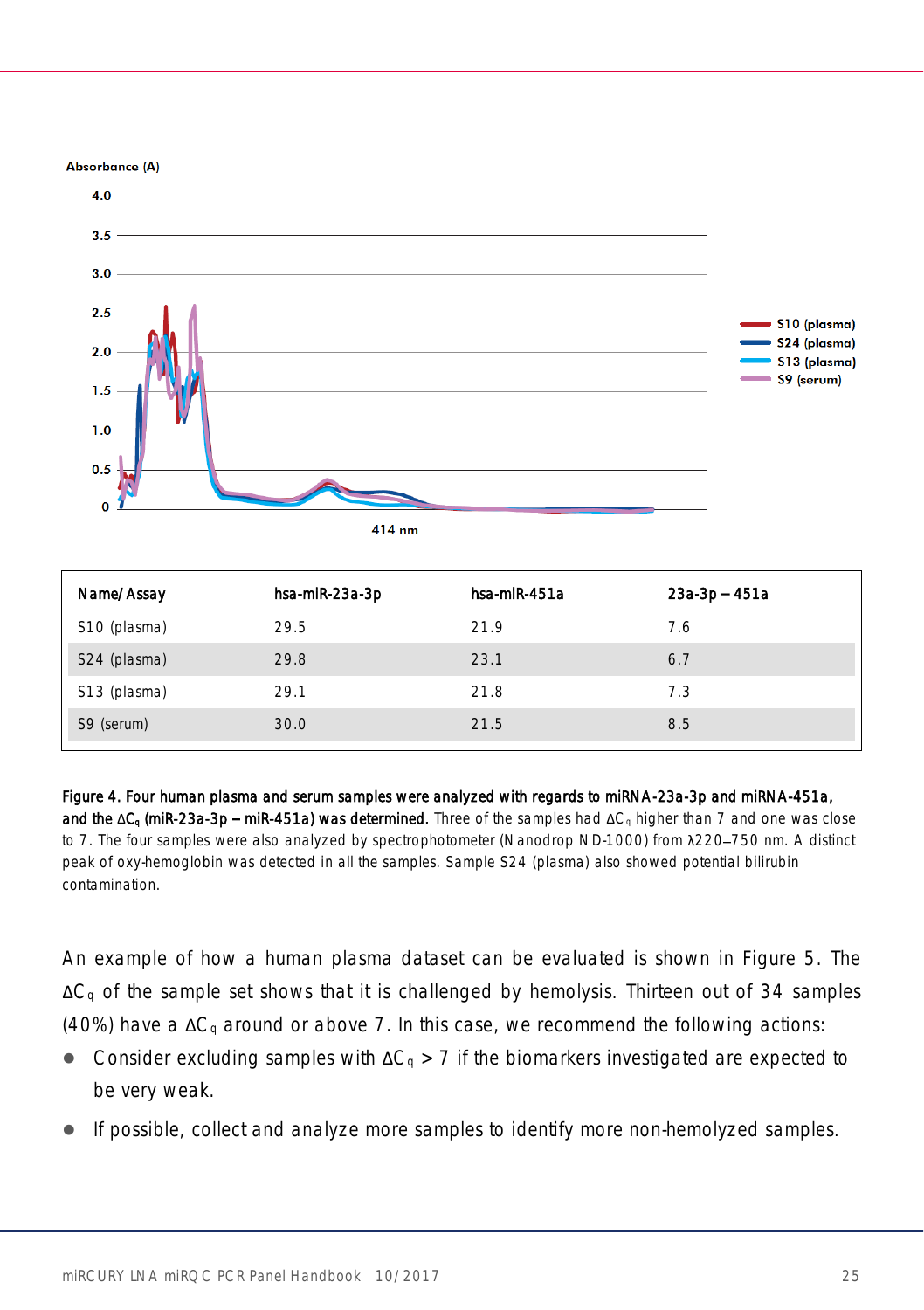Look at the blood collection protocol to try to identify the technical cause for this hemolysis problem.

We recommend following the NCI's Early Detection Research Network (EDRN) standard operating procedures for the collection of serum and plasma:

#### <http://edrn.nci.nih.gov/resources/standard-operating-procedures/standard-operating-procedures>.

![](_page_25_Figure_3.jpeg)

<span id="page-25-0"></span>Figure 5. ΔCq (miR-23a-3p - miR-451a) values for a 34 sample cohort. It is clear that this sample set is affected by hemolysis. Almost half of the samples have a  $\Delta C_q$  around or above 7. Some or all of the samples in red should possibly be removed from the study, if hemolysis is considered critical for the study.

We have also noted that miR-30c-5p is commonly present in urine samples. miR-124-3p is well expressed in the central nervous system, including the brain, and we have noted that it is often present in CSF samples.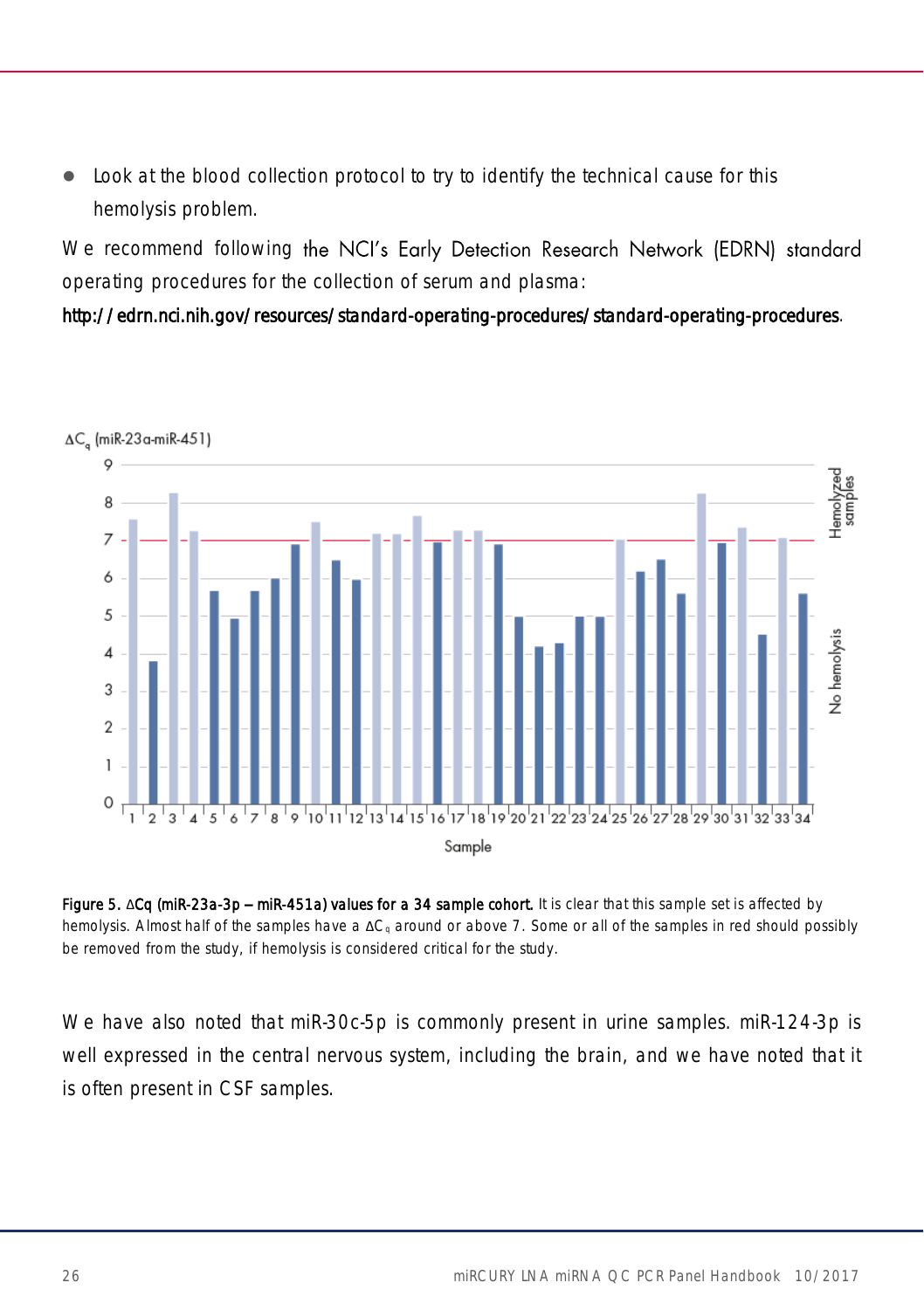The miRNAs on the panel enable monitoring of the overall biological content of the samples and assessment whether a subset of samples has very low miRNA content. This must be evaluated within any given sample set and on a tissue-to-tissue basis.

[Figure 6](#page-26-0) demonstrates variation of miRNAs isolated from different sample sources. Note that there will be biological variation within as well as between sample sets. Therefore, it is common to see a difference of a few  $C_0s$ , especially between normal and disease groups, for example, between tumor and normal adjacent tissue sample groups.

![](_page_26_Figure_2.jpeg)

<span id="page-26-0"></span>Figure 6. Samples from different sources analyzed with the tissue miRNAs. Samples from human urine, serum, plasma and colorectal cancer (FFPE), along with mouse brain (fresh-frozen) were analyzed. Note both the differential expression of the CNS miR-124-3p and the blood miRNA-451a as well as the overall variation in miRNA content from different sample sources.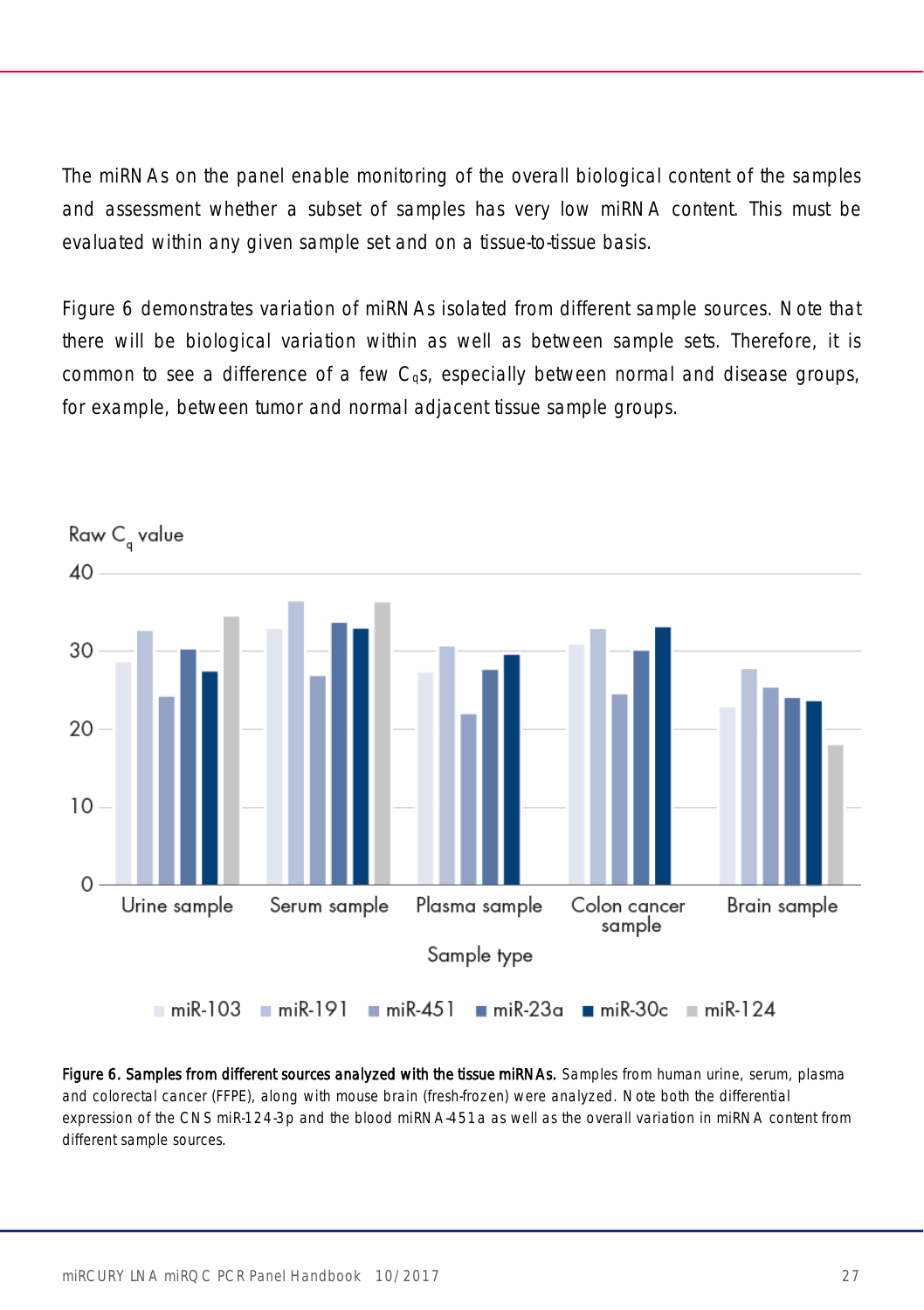![](_page_27_Figure_0.jpeg)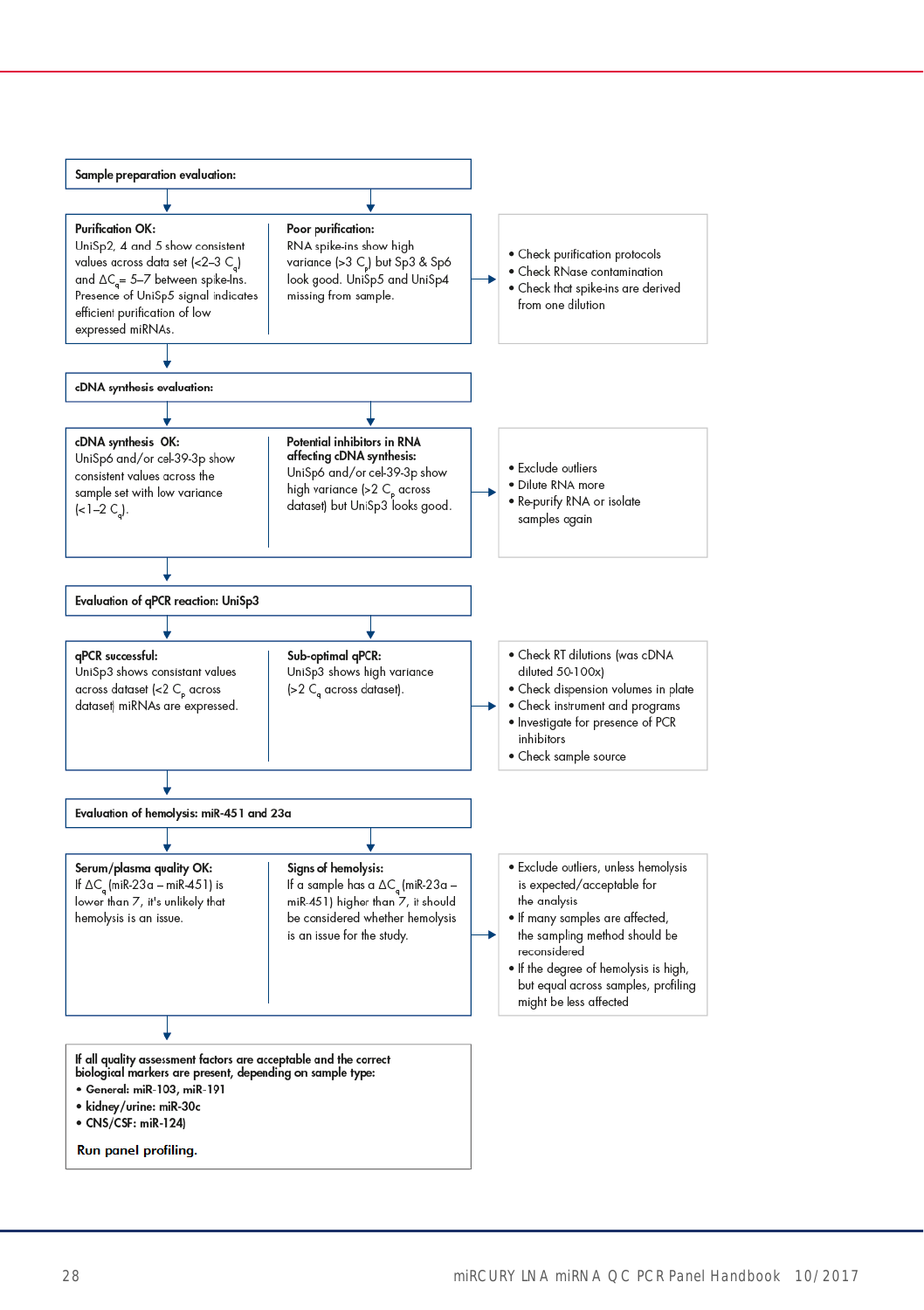#### References

- 1. Mitchell P.S. et al. (2008) Circulating miRNAs as stable blood-based markers for cancer detection. Proc. Natl. Acad. Sci. USA. **105**:10513-10518.
- 2. Kroh E.M. et al. (2010) Analysis of circulating miRNA biomarkers in plasma and serum using quantitative reverse transcription-PCR (qRT-PCR). Methods. 50:298-301.
- 3. Vickers K.C. et al. (2011) MicroRNAs are transported in plasma and delivered to recipient cells by high-density lipoproteins. Nat. Cell Biol. 13:423-433.
- 4. Arroyo J.D. et al. (2011) Argonaute2 complexes carry a population of circulating miRNAs independent of vesicles in human plasma. Proc. Natl. Acad. Sci. USA. 2108:5003-5008.
- 5. Pritchard C.C. et al. (2012) Blood cell origin of circulating miRNAs: a cautionary note for cancer biomarker studies. Cancer Prev. Res. 5(3):492-497.
- 6. Eldh M. et al. (2012) Importance of RNA isolation methods for analysis of exosomal RNA: Evaluation of different methods. Mol. Immunology. 50:278-286.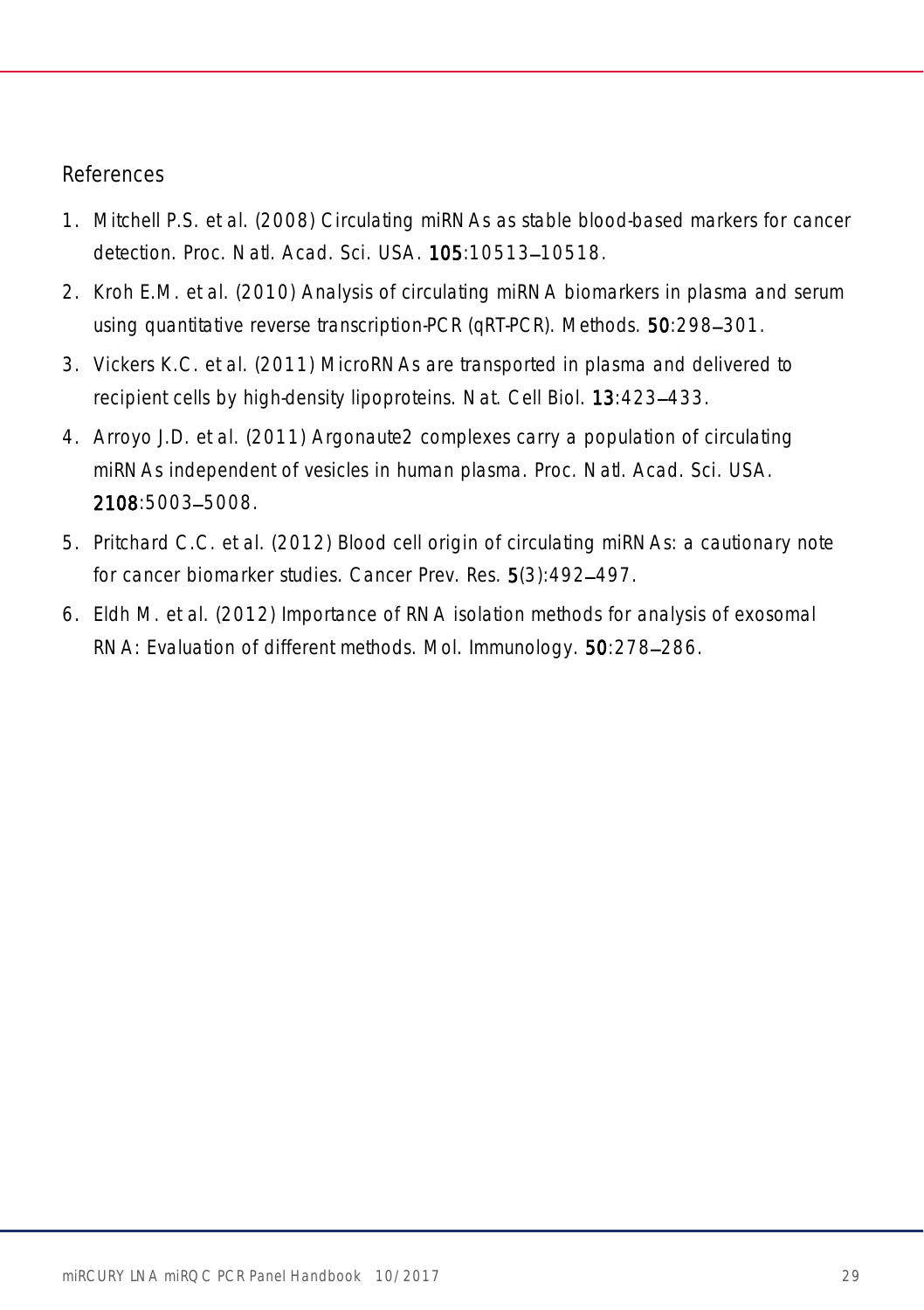## <span id="page-29-0"></span>Ordering Information

| Product                                            | Contents                                                                                                                                                                                                                                                                                                  | Cat. no. |
|----------------------------------------------------|-----------------------------------------------------------------------------------------------------------------------------------------------------------------------------------------------------------------------------------------------------------------------------------------------------------|----------|
| miRCURY LNA miRNA<br>OC PCR Panel                  | Pre-made panel of LNA PCR assays for<br>miRNA quality control; for one 10 µl qPCR<br>reaction per well; 96-well or 384-well format                                                                                                                                                                        | 339331*  |
| Related products for reverse transcription and PCR |                                                                                                                                                                                                                                                                                                           |          |
| miRCURY LNA RT Kit                                 | 5x RT Reaction Buffer, 10x RT Enzyme Mix,<br>UniSp6 RNA Spike-in template, RNase-free<br>water: for 8-64 reactions                                                                                                                                                                                        | 339340   |
| miRCURY INA miRNA<br><b>PCR Starter Kit</b>        | 2 miRCURY LNA PCR Assays of your choice,<br>UniSp6 Spike-in control assay, miR-103-3p<br>endogenous control assay, 5x RT Reaction<br>Buffer, 10x RT Enzyme Mix, UniSp6 RNA<br>Spike-in template, RNase-free water, 2x<br>miRCURY SYBR Green Master Mix: for 20 RT<br>reactions and 100 PCR amplifications | 339320   |
| miRCURY LNA SYBR<br>Green PCR Kit (200)            | 2x miRCURY SYBR Green Master Mix,<br>RNase-free water: for 200 reactions                                                                                                                                                                                                                                  | 339345   |
| miRCURY LNA SYBR<br>Green PCR Kit (600)            | 2x miRCURY SYBR Green Master Mix.<br>RNase-free water; for 600 reactions                                                                                                                                                                                                                                  | 339346   |
| miRCURY INA SYBR<br>Green PCR Kit (4000)           | 2x miRCURY SYBR Green Master Mix,<br>RNase-free water; for 4000 reactions                                                                                                                                                                                                                                 | 339347   |
| RNA Spike-in Kit, for RT                           | UniSp2, UniSp4, UniSp5 RNA Spike-in<br>template mix, cel-miR-39-3p RNA Spike-in<br>template; for 50 reactions                                                                                                                                                                                             | 339390   |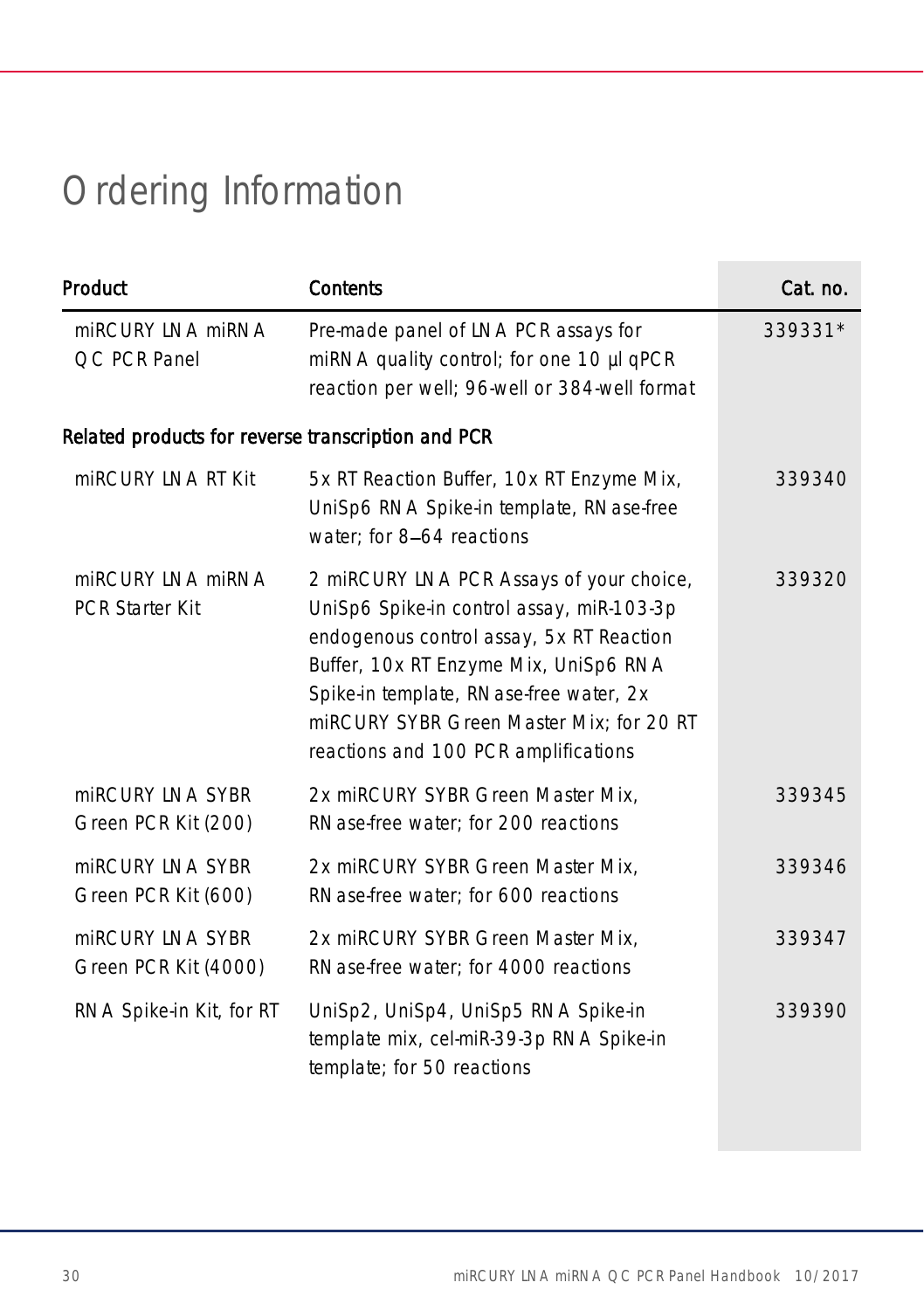| Product                                      | Contents                                                                                                                                                | Cat. no.  |
|----------------------------------------------|---------------------------------------------------------------------------------------------------------------------------------------------------------|-----------|
| Related PCR assays and panels                |                                                                                                                                                         |           |
| miRCURY INA miRNA<br>PCR Assay               | LNA-optimized PCR assay for miRNA<br>quantification; for 200 reactions                                                                                  | 339306*   |
| miRCURY INA miRNA<br>Custom PCR Assay        | Custom-designed and LNA-optimized PCR<br>assay for miRNA quantification; for 200<br>reactions                                                           | 339317*   |
| miRCURY INA miRNA<br>miRNome PCR Panels      | Pre-made panels of LNA PCR assays for<br>miRNome profiling; for one 10 µl qPCR<br>reaction per well; 96-well or 384-well format                         | $339322*$ |
| miRCURY INA miRNA<br><b>Focus PCR Panel</b>  | Pre-made panel of LNA PCR assays focused<br>on disease, pathway or sample type; for one<br>10 µl qPCR reaction per well; 96-well or 384-<br>well format | 339325*   |
| miRCURY INA miRNA<br>Custom Bulk Plate (200) | Custom-configured plate of LNA-optimized<br>PCR assays for miRNA quantification; 96-well<br>format; for 200 reactions per well                          | 339319*   |
| miRCURY INA miRNA<br>Custom PCR Panel        | Custom panel of LNA-optimized PCR assays<br>for miRNA quantification; 96- or 384-well<br>plate format                                                   | 339330*   |

\* The exact product number varies depending on the product configuration.

For up-to-date licensing information and product-specific disclaimers, see the respective QIAGEN kit handbook or user manual. QIAGEN kit handbooks and user manuals are available at www.qiagen.com or can be requested from QIAGEN Technical Services or your local distributor.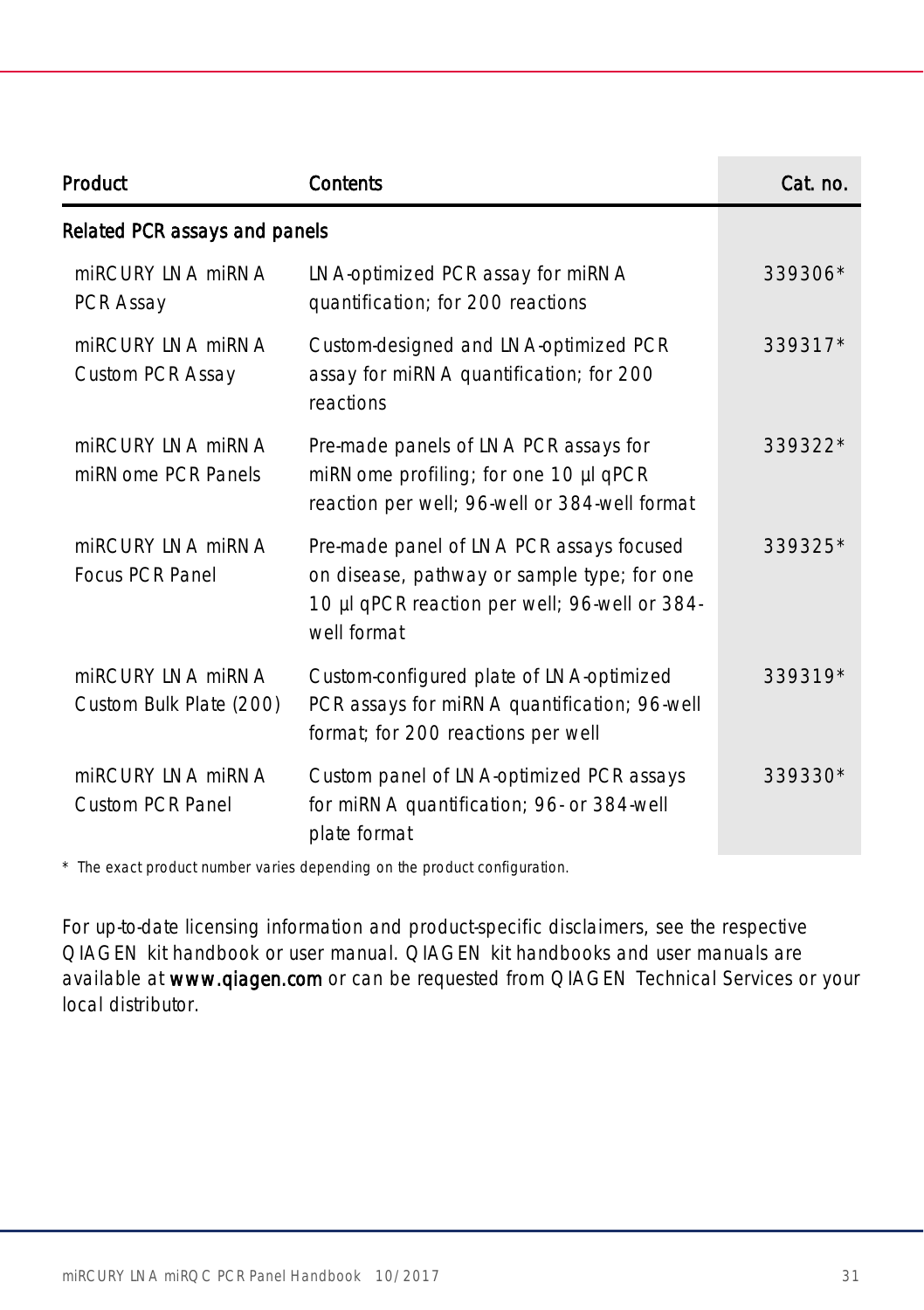Notes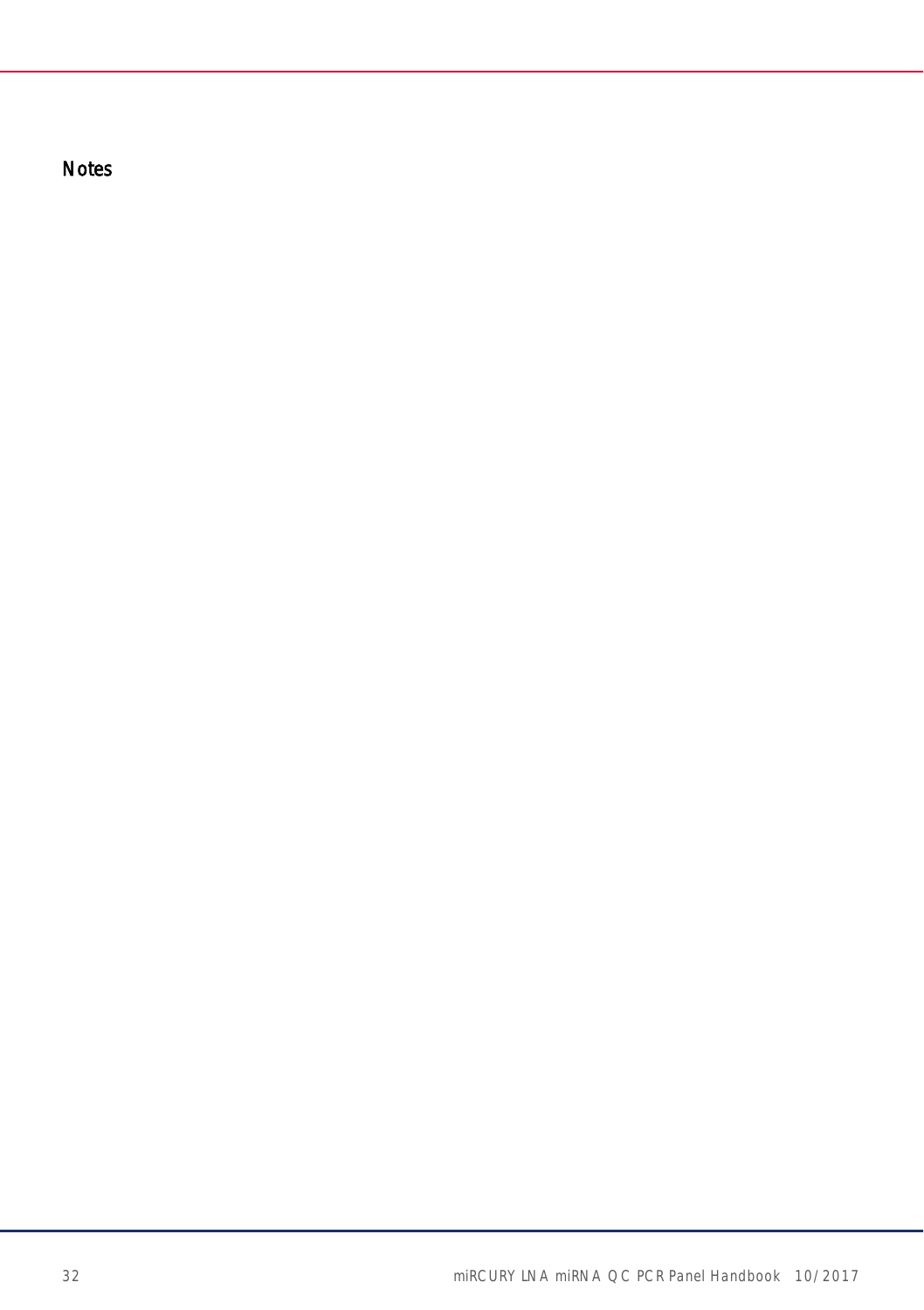Notes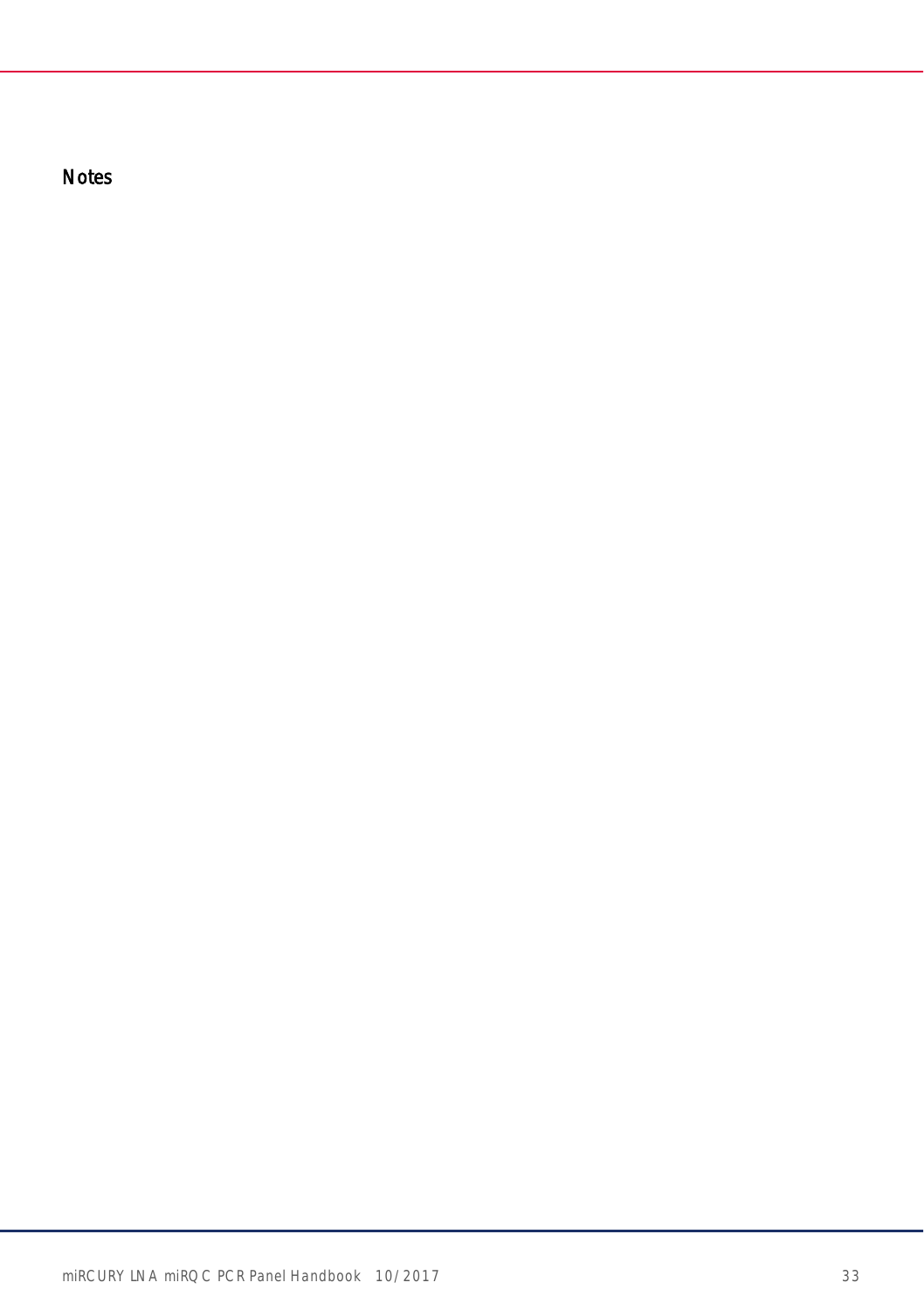Notes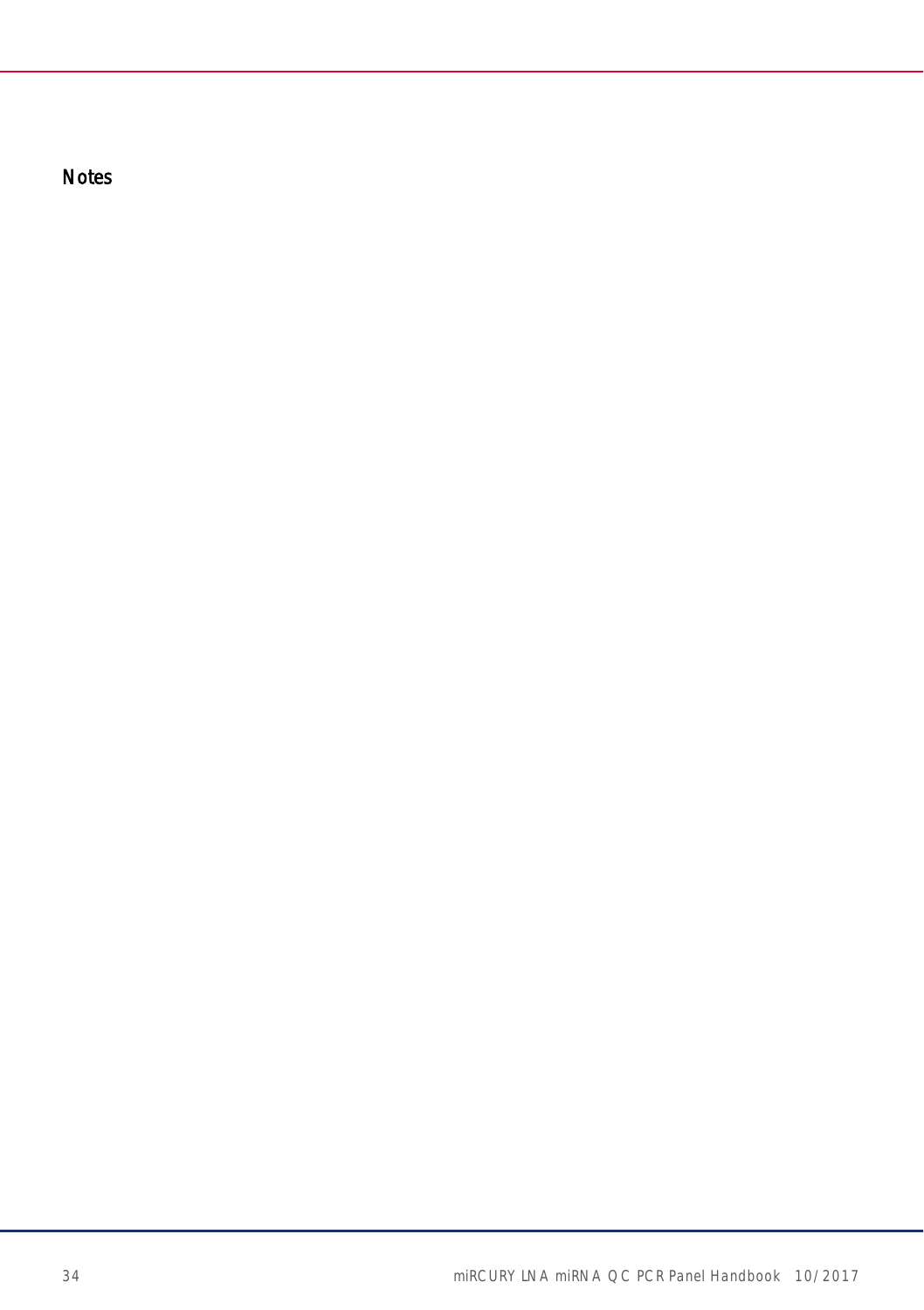#### Limited License Agreement for the miRCURY LNA miRNA QC PCR Panel

Use of this product signifies the agreement of any purchaser or user of the product to the following terms:

- 1. The product may be used solely in accordance with the protocols provided with the product and this handbook and for use with components contained in the kit only. QIAGEN grants no license under any of its intellectual property to use or incorporate the enclosed components of this kit with any components not included within this kit except as described in the protocols provided with the product, this handbook, and additional protocols available at www.qiagen.com. Some of these additional protocols have been provided by QIAGEN users for QIAGEN users. These protocols have not been thoroughly tested or optimized by QIAGEN. QIAGEN neither guarantees them nor warrants that they do not infringe the rights of third-parties.
- 2. Other than expressly stated licenses, QIAGEN makes no warranty that this kit and/or its use(s) do not infringe the rights of third-parties.
- 3. This kit and its components are licensed for one-time use and may not be reused, refurbished, or resold.
- 4. QIAGEN specifically disclaims any other licenses, expressed or implied other than those expressly stated.
- 5. The purchaser and user of the kit agree not to take or permit anyone else to take any steps that could lead to or facilitate any acts prohibited above. QIAGEN may enforce the prohibitions of this Limited License Agreement in any Court, and shall recover all its investigative and Court costs, including attorney fees, in any action to enforce this Limited License Agreement or any of its intellectual property rights relating to the kit and/or its components.

For updated license terms, see [www.qiagen.com](http://www.qiagen.com/).

#### Notice to purchaser

Exiqon, LNA and miRCURY are registered trademarks of Exiqon A/S, Vedbaek, Denmark. SYBR® Green is a licensed trademark of Invitrogen. All other trademarks are the property of their respective owners.

Locked-nucleic Acids (LNAs) are protected by US Pat No. 6,268,490, US Pat No. 6,770,748, US Pat No. 6,639,059, US Pat No. 6,734,291 and other applications and patents owned or licensed by Exiqon A/S. Products are provided to buyers for research use only. The products in their original or any modified form may be used only for the buyer's internal research purposes and not for commercial, diagnostic, therapeutic, or other use, including contract research. The buyer may not provide products to third parties in their original or any modified form. The purchase of products does not include or carry an implied right or license for the buyer to use such products in their original or any modified form in the provision of services to third parties, and a license must be obtained directly from Exiqon A/S for such uses. Limited license

Use of this product is covered by one or more of the following US patents and corresponding patent claims outside the US: 5,994,056 and 6,171,785. The purchase of this product includes a limited, nontransferable immunity from suit under the foregoing patent claims for using only this amount of product solely in Contract Research, including reporting results of purchaser's activities for a fee or other commercial consideration, and also for the purchaser's own internal research. No right under any other patent claim is conveyed expressly, by implication, or by estoppel. Further information on purchasing licenses may be obtained by contacting the Director of Licensing, Applied Biosystems, 850 Lincoln Centre Drive, Foster City, California 94404, USA. Furthermore, this product is provided under an agreement between Molecular Probes, Inc., a wholly owned subsidiary of Invitrogen Corporation, and EXIQON and the manufacture, use, sale or import of this product is subject to one or more U.S. Patents and corresponding international equivalents. The purchase of this product conveys to the buyer the non-transferable right to use the purchased amount of the product and components of the product in research conducted by the buyer, where such research does not include testing, analysis or screening services for any third party in return for compensation on a per test basis. The buyer cannot sell or otherwise transfer (a) this product (b) its components or (c) materials made using this product or its components to a third party or otherwise use this product or its components or materials made using this product or its components for Commercial Purposes. Commercial Purposes means any activity by a party for consideration and may include, but is not limited to: (1) use of the product or its components in manufacturing; (2) use of the product or its components to provide a service, information, or data; (3) use of the product or its components for therapeutic, diagnostic or prophylactic purposes; or (4) resale of the product or its components, whether or not such product or its components are resold for use in research. For information on purchasing a license to this product for purposes other than research, contact Molecular Probes, Inc., Business Development, 29851 Willow Creek Road, Eugene, OR 97402. Tel: (541) 465-8300, Fax: (541) 335-0354.

Trademarks: QIAGEN®, Sample to Insight®, LNA®, miRCURY® (QIAGEN Group); Agilent® (Agilent Technologies, Inc.); ABI PRISM®, Applied Biosystems®,<br>QuantStudio™, ROX™, StepOne™, SYBR®, ViiA® (Life Technologies Corporation); Bi Roche® (Roche Group); Eppendorf®, Mastercycler® (Eppendorf AG); Mx3005P®, Mx3000P®, Mx4000® (Stratagene).

HB-2440-001 © 2017 OIAGEN, all rights reserved.